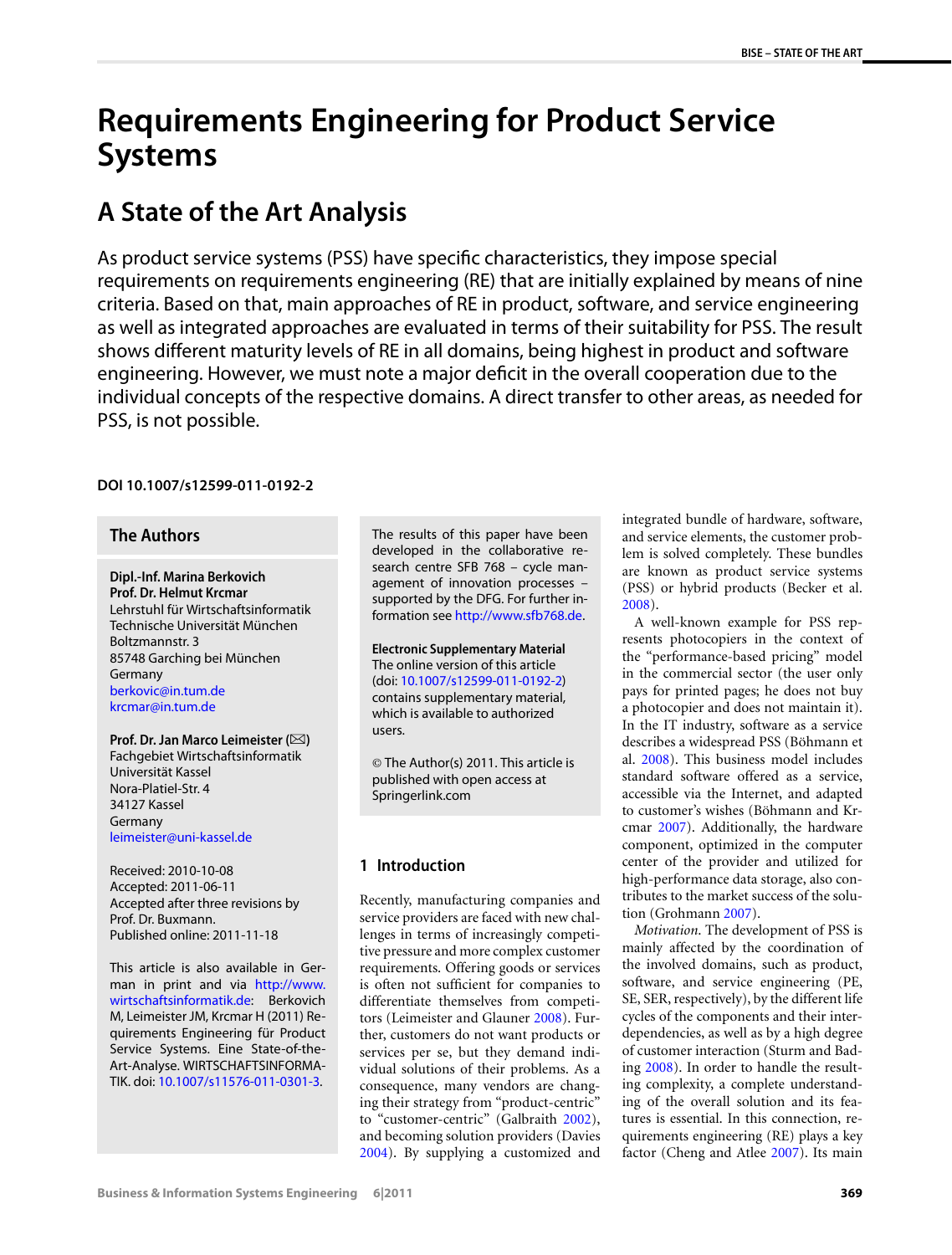tasks comprise the extensive identification of the solving problem in form of requirements and constraints, their management, traceability, and description in an adequate level of detail throughout all development stages (Hull et al. [2004,](#page-11-6) pp. 6–8). In literature, none of the RE approaches takes the requirements to PSS into full account. Moreover, a structured collection and analysis of the criteria for a successful RE concerning PSS do not exist.

<span id="page-1-0"></span>*Objective and contribution*. The objective of this article is to point out all requirements that have to be fulfilled by the RE of PSS, and to determine the suitability of existing RE approaches for PSS. Thereby, the selection criteria are based on the main characteristics and RE tasks area in the lifecycle of PSS. They serve for the identification of research deficits in RE for PSS. The results of this work are a basis for future research in the area of RE for PSS, with the goal of creating an integrated requirements management for PSS and a development approach for PSS relying thereupon. To achieve this, first, a conceptual and logical connection between the requirements models of PE, SE, and DE needs to be achieved.

*Preliminaries*. The presented literature analysis is based on other publications, which either contain domain-specific analyses of RE approaches in product engineering (Berkovich et al. [2009c](#page-10-3)) as well as preliminaries of the analytical framework (Berkovich et al. [2009a](#page-10-4)), or refer to empirical studies of RE methods in practice and their challenges in the development of PSS (Berkovich et al. [2009b](#page-10-5)). Additionally, process models for the development of PSS were analyzed with regard to their coverage of the various life cycle phases and of the involved domains (Langer et al. [2010\)](#page-11-7). Furthermore, a reference framework for an integrated RE model concerning PSS was developed (Berkovich et al. [2010](#page-10-6)). Picking up on this, the following article extends the present scheme of analysis significantly, by deriving it from a life cycle assessment of PSS and using it for the subsequent literature analysis. Even the criteria, as well as the referenced sources, were refined substantially and extended, respectively.

*Structure*. The structure of the rest of this paper is orientated towards the implemented steps.

Section [2](#page-1-0) contains a methodology for the literature search and analysis. Section [3](#page-1-1) introduces related works, after which Sect. [4](#page-2-0) illustrates the different tasks

of RE in the life cycle of PSS. Section [5](#page-3-0) describes the derivation and explanation of the analysis criteria, with Sect. [5.1](#page-3-1) describing the framework used to introduce the evaluation criteria of the analyzed literature in Sect. [5.2](#page-4-0). Section [6](#page-5-0) then summarizes the identified approaches in order to give an overview of the existing literature. Subsequently, the results of the literature analysis are presented in accordance with the criteria of Sect. [5.](#page-3-0) Section [7](#page-8-0) then discusses the analysis and evaluates it. Section [8](#page-9-0) concludes the article with a summary and outlook for future research.

#### **2 Methodology**

As the number of academic studies increases, systemic and exhaustive literature analyses become more and more important (Webster and Watson [2002](#page-11-8)). A literature analysis enables the collecting of existing experience and knowledge of one particular aspect derived from both science and practice, thus identifying gaps in research (Budgen and Brereton [2006](#page-11-9)).

To ensure the scientific value of a literature analysis, it is necessary to pay special attention to an intersubjectively verifiable study design and procedure (Torraco [2005](#page-11-10)). Accordingly, the analysis in this paper is based on the approach of Webster and Watson [\(2002](#page-11-8)), which is characterized by the assignment of the concepts present to the respective authors. The procedure and structure of the paper, however, have been extracted from the approaches of Brereton et al. [\(2007](#page-10-7)) and Kitchenham et al. ([2009\)](#page-11-11). The individual steps of our approach are shown in the Appendix 1 (available online). Thus, the central question of the literature analysis is: "To what extent are the selected domain-specific approaches of RE suited for PSS?" and "Which of these can be used in the development process of PSS?"

Due to the different terms and understanding of RE in product, software, and service engineering, an individual literature search was performed for each domain. For searching the relevant literature, the portal "Google Scholar" was chosen, which covers a major part of the journals and electronic publications in informatics as well as in engineering. Meier and Conkling ([2008\)](#page-11-12) have shown that 90% of the publications in engineering, published after 1990, are available in "Google Scholar." In the field of computer science, important publishing companies (e.g., Elsevier) and nonprofit organizations (e.g., ACM or IEEE) provide different articles in this section (Meier and Conkling [2008;](#page-11-12) Jacsó [2008\)](#page-11-13).

All hits of the search portal were sorted by the frequency of their citations. Afterwards, the 100 most cited articles of each domain were examined and sorted into the following categories:

- (a) Articles that constitute a generic approach/process model: the generality and spread of the respective article comprised the selection criteria for this category (see Goeken and Patas [2010\)](#page-11-14).
- (b) Articles describing a specific topic of RE: this category includes articles addressing specific topics of RE, such as different activities and techniques. Each article in this category is mapped to an RE activity proposed by the generic approaches.
- <span id="page-1-1"></span>(c) Articles that do not consider RE: these papers are not considered here. In **Tab. [1](#page-2-1)** the sources of the literature describing generic approaches are listed. The specific sources are referenced in the Appendix 1 (available online).

#### **3 Related Work**

Literature related to the topic of RE for PSS can be divided into two parts:

- (a) analyses and literature reviews of RE issues in the different domains that do not consider PSS, and
- (b) research and analysis of process models for the development of PSS.

The first category includes articles about analyses of existing literature on RE. Byrd et al. [\(1992](#page-11-15)) have analyzed techniques for requirements elicitation and knowledge acquisition regarding their similarities and differences. Wieringa et al. [\(2006\)](#page-11-16) have developed a classification scheme for contributions to research on RE. The goal of their classification scheme is to detect the different types of scientific articles, but not to identify different topics within RE. Hickey and Davis [\(2003](#page-11-17)) have collected several criteria by means of interviews that can be used by requirements analysts to select from a wide range of techniques for requirements elicitation. Thus, they focus on the selection criteria and not on comprehensively listing RE techniques.

The second category includes articles about literature analyses of process models for PSS. For instance, Gräßle and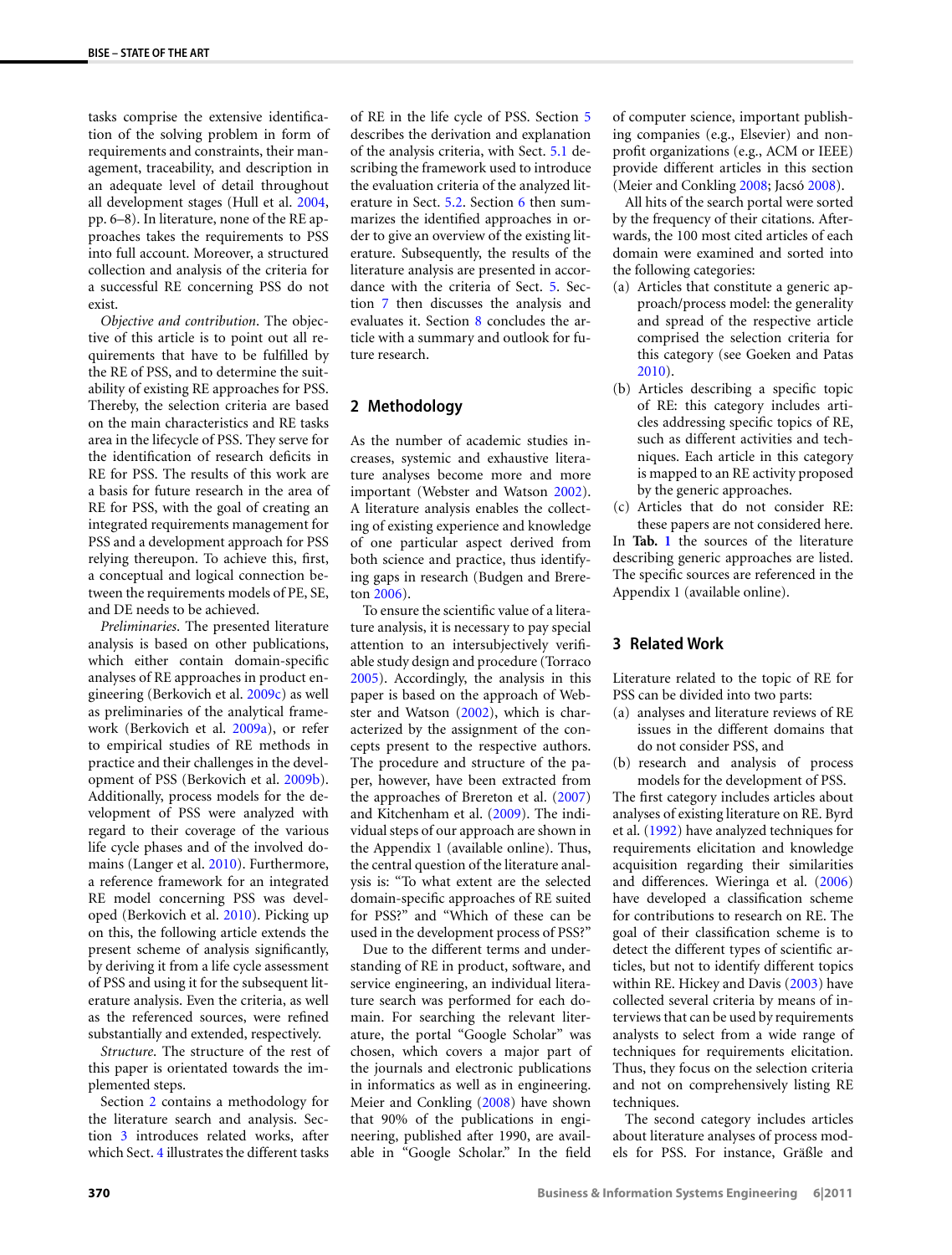| Selected product engineering<br>approaches                                                           | Selected software engineering<br>approaches                                    | Selected service engineering<br>approaches                                                                         | Selected approaches for integrated<br>development of PSS                                                                                                                  |
|------------------------------------------------------------------------------------------------------|--------------------------------------------------------------------------------|--------------------------------------------------------------------------------------------------------------------|---------------------------------------------------------------------------------------------------------------------------------------------------------------------------|
| · Vorgehenszyklus für die<br>Lösungssuche (Ehrlenspiel<br>2002)                                      | • Requirements Engineering<br>Framework (Pohl 1993, 2007)                      | • Design and Management<br>Service Processes (Ramaswamy<br>1996)                                                   | • Integrated Product and Service<br>Engineering versus Design for<br>Environment (Lindahl et al. 2007)                                                                    |
| • Engineering Design (Pahl et al.<br>2006)                                                           | • Requirements Engineering<br>Process (Kotonya and<br>Sommerville 1998)        | • Key Concepts for New Service<br>Development (Edvardsson and<br>Olsson $1996$                                     | • Vorgehensmodell der hybriden<br>Produktentwicklung (Spath and<br>Demuß 2003)                                                                                            |
| • Methodik zum Entwickeln und<br>Konstruieren technischer<br>Systeme und Produkte (VDI<br>2221 1993) | • Requirements Engineering<br>Process (Lamsweerde 2009)                        | • Ein Rahmenkonzept für die<br>systematische Entwicklung von<br>Dienstleistungen (Bullinger and<br>Schreiner 2003) | • Life Cycle Management of<br>Industrial Product-Service Systems<br>(Aurich et al. 2007)                                                                                  |
| • Product Design and<br>Development (Ulrich and<br>Eppinger 2003)                                    | • A Generic Process for<br>Requirements Engineering<br>(Hull et al. 2004)      | • Dienstleistungsproduktion<br>(Frietzsche and Maleri 2003)                                                        | • Rahmenkonzept zur Entwicklung<br>von Product-Service Systems<br>(Botta 2007)                                                                                            |
| • Erfassen und Handhaben von<br>Produktanforderungen (Ahrens<br>2000)                                | • Engineering and Managing<br>Software Requirements (Aurum<br>and Wohlin 2005) | • Anforderungsanalyse für<br>produktbegleitende<br>Dienstleistungen (Husen 2007)                                   | • Systematische Überfuhrüng von<br>kundenspezifischen IT-Lösungen<br>in integrierte<br>Produkt-Dienstleistungsbausteine<br>mit der SCORE-Methode<br>(Böhmann et al. 2008) |

#### <span id="page-2-1"></span>**Table 1** Analyzed approaches

Dollmann ([2010](#page-11-33)) describe process models for the development of PSS, whereby they analyze the composition and structure of process models. Thus, they do not describe RE in detail, but only mention it as one important life cycle activity within the development process. It is thus not possible to derive criteria from this article for the structuring of task areas for RE for PSS.

The articles of the first section focus on software engineering; however, they cover only certain RE activities and primarily present criteria for the analysis of the RE techniques that are offered for the RE activities. However, none these articles includes a comprehensive analysis of the RE task areas. The publications of the second section, as well as our previous work (Langer et al. [2010](#page-11-7)), deal with the issue of process models that consider RE only rudimentarily. Single task areas of RE are not analyzed in these works.

#### <span id="page-2-0"></span>**4 Requirements Engineering in the Life Cycle of PSS**

In order to clarify the role of RE in the life cycle of PSS, we contrast the task areas of RE and the life cycle phases of RE, bearing in mind the characteristics of PSS. RE has the goal of systematically determining the requirements to a product correctly and completely (Byrd et al. [1992](#page-11-15)). In this way, RE creates the basis for all following development steps (Spath and

Demuß [2003](#page-11-26)). As errors in the requirements specifications often cause project failures and cost-intensive changes at a later point in time (Pohl [2007](#page-11-20)), RE is seen as a crucial factor in the development process. According to Pohl [\(2007](#page-11-20)), RE should therefore elicit all requirements, analyze and represent them in a necessary degree of detail, reach a sufficient agreement on the known requirements, and document them in accordance with defined directions. If any changes in the requirements occur, RE should also offer corresponding measures to handle the changes.

According to Tuli et al. ([2007](#page-11-34)), the life cycle of PSS comprises four main phases, namely, customer requirements definition, customization and integration of goods and/or services, deployment, and postdeployment customer support. These phases and their relation to RE are described in the following section.

*Customer requirements definition*: In this phase, the requirements to the PSS are elicited and analyzed (Spath and Demuß [2003](#page-11-26)). Particularly, the customer needs are in the foreground of requirements elicitation, since they serve as a basis for the subsequent implementation (Sawhney [2006](#page-11-35)). By fulfilling this type of requirement as best as possible, PSS create high added value in the form of an individual *problem solution for the customer* that cannot be realized by consuming standardized products or services. It is thus important to interact with the customer in the entire development process, from requirements elicitation to requirements validation (Tukker [2004](#page-11-36)). The elicited requirements must be validated and verified in cooperation with the customer (Tukker [2004\)](#page-11-36).

Requirements emanating from the value creation processes of the customer must also be elicited because the PSS is *integrated into the value chain processes* of the customers after its deployment (Böhmann and Krcmar [2007;](#page-10-2) Zellner [2008](#page-11-37)). The PSS has to be developed in a way that it can be integrated into the customer's existing system environment.

Furthermore, the perspectives on the different domains have to be considered in requirements elicitation of PSS. This is attributable to the *bundling of material and immaterial components* that are not recognizable as individual parts in the final solution, but they are formative for the characteristics of the PSS (Leimeister and Glauner [2008\)](#page-11-0).

Having collected all relevant requirements, they are documented in a way that provides a common understanding for all domains participating in the development process. Based on the documented requirements, the modules that are understood as components of the PSS for the solution are designed. Additionally, the existing modules are evaluated for their reusability. In this context, modularization means that the PSS consists of different modules or components or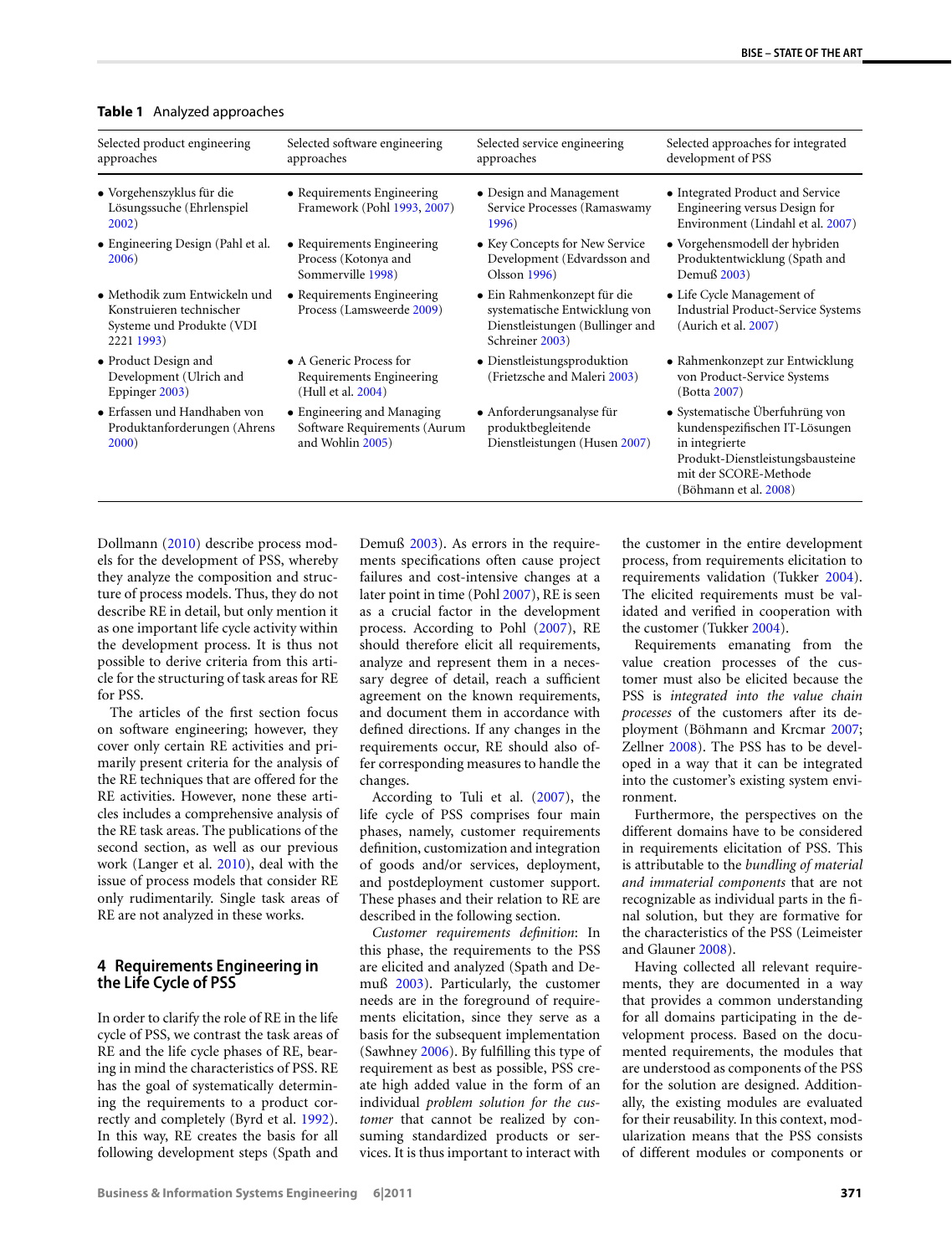partial services (Böhmann et al. [2008;](#page-10-1) Beverungen et al. [2008](#page-10-12)).

Although *modularization* does not constitute a defining characteristic of PSS, it is essential for the reusability of the existing components as well as for a flexible adaptation of the PSS based on existing modules to changing customer wishes (Beverungen et al. [2009](#page-10-13)). Consequently, the modules can be standardized and recombined for creating various products. Therefore, RE must identify existing components and services, and combine them into modules in order to prevent their redevelopment.

In the next step, a product structure consisting of material and immaterial components is created to illustrate the complete PSS. To achieve this, RE has to concretize the solution-independent target properties (initial requirements) written in the language of the stakeholders. Concretization means the requirements are supplemented with detailed qualitative and quantitative information, and they are translated into solution-oriented design requirements that are divided according to hardware, software, and service elements and that are composed in the language of the developers (Husen [2007](#page-11-32)). If conflicts between the requirements arise, they have to be identified and resolved. After the concretization, the requirements are presented to the stakeholders in order to explore whether or not they meet their wishes.

*Customization and integration of goods and/or services*: According to Tuli et al. [\(2007](#page-11-34)), this phase comprises the coordinated and integrated development of the different components by the respective domains, and they are combined in an overall solution.

The requirements can change during the implementation. Therefore, the RE has to gather all changes in the specification, identify their effects on other requirements and components of the PSS, and provide measures for handling the changes. In this context, it is important to trace the life cycle of each requirement through every phase of the development in order to identify the interdependences between all requirements and components of the PSS and to keep them updated.

*Deployment & postdeployment customer support*: In the phase of deployment, the PSS is integrated into the value chain process of the customer. The postdeployment phase focuses on supporting, maintaining, and disposing of the PSS after the

end of the product life cycle (Tuli et al. [2007](#page-11-34)). For a successful implementation of both phases, the provider of the solution must know the prerequisites given by the customer. Due to these facts, an integrated development of all PSS components is essential (Spath and Demuß [2003](#page-11-26)). If subsequent changes in the requirements occur, the task of RE in that case is to update the current specifications and to keep them up-to-date.

The following paragraph shows an example for a PSS in the medical sector that illustrates the complexity of its development and the role of RE.

A former pure production enterprise that focuses on medical systems has recently provided an integrated solution for the sterilization of surgical instruments for hospitals, whereby the customer pays depending on the product usage. The main advantage of the integrated solution for the consumer is the decrease in fixed costs. The customer receives clean instruments for each operation coordinated with the schedule, which can be transmitted to the provider's system through an interface. Consequently, the PSS should include an adequate software program integrated into the hospital information system, a service organization targeted towards the on-demand-needs of the customer needs, as well as sterilizing plants offered by the supplier and applicable for each customer solution. All these components describe an integrated bundle and can hardly be used separately.

A major challenge for RE during the development of this PSS was the concretization of, and coordination between, the requirements on goods and services. Based on the prerequisites given by the hospitals, the requirements concerning the center for sterilization of surgical instruments were derived, and used for, the definition of the service requirements (e.g., transport of the surgical instruments or consideration of all operating schedules in the planning of the provider). During requirements elicitation, different aspects comprising the size and sterilizing conditions of the transport boxes for the surgical instruments, as well the calculation of routes, cars, and drivers were taken into consideration. These temporal and localized requirements on the transport had to be adjusted with respect to the requirements on the integration of the provider's software into the hospital information systems. As the numerous stakeholders had heterogeneous expectations, the resolution of conflicts <span id="page-3-0"></span>in the specification was complicated, too. Particularly, the cross-domain links between the requirements represented a difficult task that could not be handled by applying traditional RE methods.

#### **5 Derivation of the Analysis Criteria**

In the following sections, a framework is developed that is needed for the derivation of the criteria. The goal is to illustrate the subject area of general approaches in RE for PSS in order to structure older and future research (Goeken and Patas [2010](#page-11-14)). The framework (Sect. [5.1\)](#page-3-1) describes the life cycle and characteristics of PSS, as well as their relationship to the RE task areas. Subsequently, the criteria for the literature analysis are identified (Sect. [5.2\)](#page-4-0).

#### <span id="page-3-1"></span>**5.1 Framework for the Subject Matter of Requirements Engineering for PSS**

In order to get the criteria for the analysis of the RE approaches in product, software, and service engineering, as well as in the integrated development of PSS, a framework is created. The task is not only to illustrate the subject area of RE for PSS, but also to make the background knowledge and assumptions of the researchers explicit (see Goeken and Patas [2010](#page-11-14)). This is particularly important in RE, since there is no possibility of referring to theories for supporting research work.

The development of the framework is based on the dimensions of an architectural concept in the IT sector proposed by Vogel et al. ([2009](#page-11-38)) in order to structure the knowledge and experiences of one topic and to provide orientation. Generally, a framework is derived from existing contents and research results, whereby relevant components are extracted from current work and related to each other in an appropriate way. A prerequisite for this procedure is that there is an explicit agreement on the present subject in research, which can be explicitly captured through the framework. However, the framework does not guarantee completeness because there are the possibilities for further extensions and changes caused by future research results.

Respecting the requirements to a framework for RE by Goeken and Patas [\(2010\)](#page-11-14), we derived the following requirements to our framework: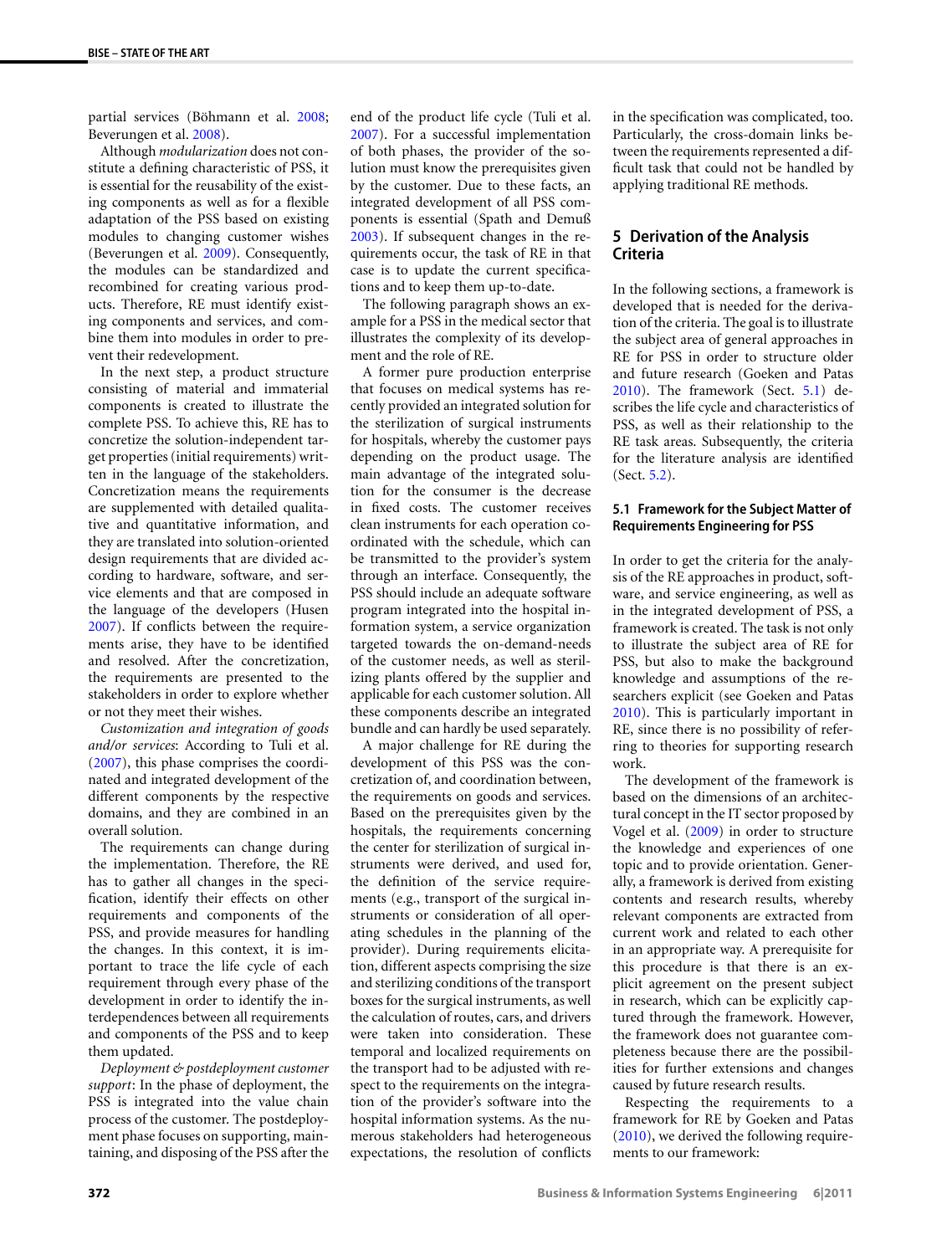

<span id="page-4-1"></span>**Fig. 1** Framework for RE

- (1) The framework should depict essential components of RE for PSS.
- (2) The framework should reflect all relevant relations between the components.
- (3) The relations between the components should be scientifically substantiated.

By meeting these requirements, the structuring of existing knowledge is facilitated. To gain this advantage, an appropriate – sufficiently high – level of abstraction is necessary that enables the representation of different research results using various terminologies and methods.

In this paper, the framework shows the relationship between the characteristics of PSS and the RE tasks in the product life cycle of PSS (see Sect. [4](#page-2-0)). As a result, it should be evident how the characteristics of PSS influence the RE. Therefore, the framework provides the basis for the establishment of the criteria considering the analysis of RE approaches. **Figure [1](#page-4-1)** illustrates this complex subject by representing the framework for RE for PSS with UML modeling.

In the next section, the most important concepts of the framework are described. The requirements elicited and managed by the RE constitute the customer problem. As the PSS are integrated into the value creation process of the customer, corresponding requirements arise. PSS consist of different components that are developed by the appropriate domains. Moreover, the life cycle of PSS involves four stages, whereby requirements elicitation represents the first phase. The RE tasks extracted from Berkovich et al. [\(2010\)](#page-10-6), addressed in Sect. [4,](#page-2-0) are also part of the framework.

#### <span id="page-4-0"></span>**5.2 Criteria for the Literature Analysis and Evaluation**

The criteria for the analysis and literature evaluation described in this section are derived from the RE task areas in the development of PSS (Sect. [4](#page-2-0)) and from the framework described in Sect. [5.1](#page-3-1).

- C1. *Provision of procedures for requirements elicitation*. In the case of PSS, the customer expresses wishes for the entire solution. Therefore, the requirements elicitation procedures must be able to identify the relevant requirements and their sources as completely as possible. As the service requirements are often not given directly by the customer, they must be defined as well (Ramaswamy [1996,](#page-11-21) pp. 14–18). Additionally, the requirements arising from the customer's value chain processes must also be elicited.
- C2. *Provision of procedures for requirements concretization*. Based on the first step, the requirements are concretized and translated into the "language of the developers." They result in domain-specific design requirements to the components of the PSS that are developed by the do-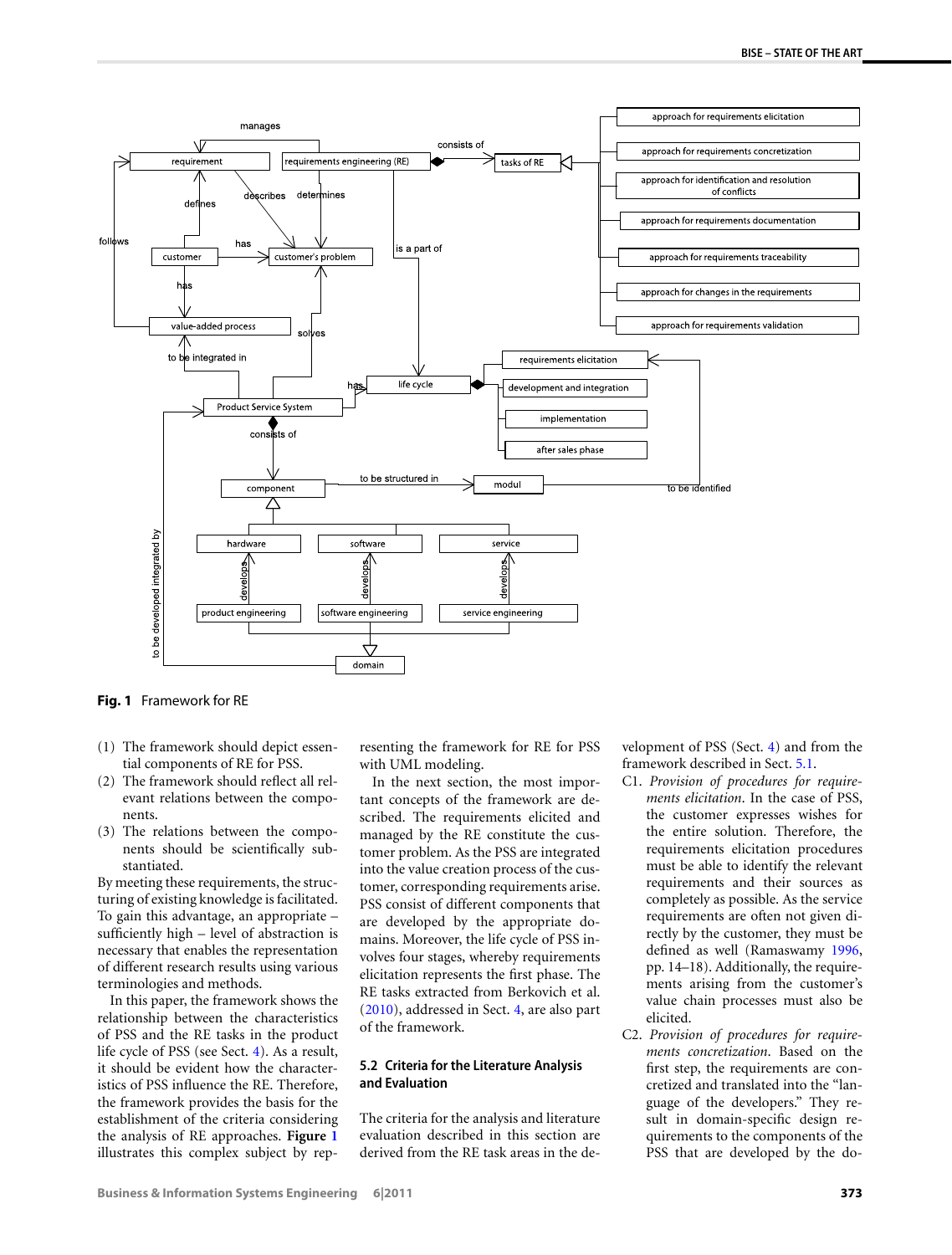mains. The requirements must be concretized in a way that the design requirements can be allocated to the single domains. This means that the initial requirements must be concretized into design requirements for services that are expressed in three dimensions: potential, process, and result (Husen [2007\)](#page-11-32) for hardware and software.

- C3. *Provision of procedures for identification and resolution of conflicts between the requirements*. Frequently, the requirements are not consistent. In order to identify and resolve the conflicts between them, a procedure must be provided. This procedure must be able to identify conflicts within one domain and across different domains.
- C4. *Provision of procedures for requirements documentation*. Procedures for documenting requirements as complete, consistent, and unique as possible must be provided. Also, the handling of requirements' changes is part of the documentation procedure. As the requirements documentation is the basis for the communication between all domains, the characteristics of each discipline should be considered. Therefore, the sources of requirements, the requirements derived from a requirement by concretization and the relations from a requirement to requirements of other domains must be documented. If, for instance, a requirement is concretized and assigned to the service component, the related dimension (potential, process, or result) must be recorded as well.
- C5. *Provision of procedures for requirements traceability*. The progressing development or changes of the customer needs are the main reasons for changing requirements. Hence, the requirements have to be controlled and traced to get the current specification at any time in the life cycle of PSS. This includes a procedure to trace the requirements from their origin to their transmission into the discipline-specific design. The interdependencies between the requirements of one domain, as well as of different domains, should be identified and documented.
- C6. *Provision of procedures for changes in the requirements*. Procedures for analyzing the impacts of changes in the

specification on the initial requirements on the domain-specific design requirements, as well as on the development results of the components, must be available. Especially important is the consideration of changes during the usage phase of PSS.

- C7. *Provision of procedures for requirements validation*. Procedures must be provided for enabling the validation of the design requirements regarding their compliance with the initial requirements. For PSS, it is especially important to test the design requirements of each domain with the initial stakeholder requirements.
- C8. *Integration of customers and other stakeholders into RE*. Customers and other stakeholders are the most important sources of requirements, and significantly influence the product success by their decisions. For the complete fulfillment of their claims, the customers and stakeholders are integrated into the RE process.
- C9. *Support of modularization by RE*. The design and reuse of modules constitute an important characteristic of PSS. To identify reusable modules in the early stage of the development process, RE must prepare the requirements in an appropriate way.

#### <span id="page-5-0"></span>**6 Analysis of Approaches in Product, Software, and Service Engineering as Well as of Integrated Approaches for the Development of PSS**

#### **6.1 Presentation of the Approaches**

To gain a better understanding of the subsequent analysis of the selected RE approaches regarding their satisfaction of the criteria defined in Sect. [5.2,](#page-4-0) they are briefly described here, structured according to the different tasks of RE. A detailed explanation is given in the Appendix 2.

#### **6.1.1 Requirements Engineering in Product Engineering**

As a first step in the development process, the approaches of Ulrich and Eppinger [\(2003](#page-11-30)), Ehrlenspiel ([2002](#page-11-18)), VDI-Richtlinien 2221 ([1993](#page-11-27)), as well as that of Pahl et al. [\(2006](#page-11-23)), state the analysis of the future development environment in order to identify possible influencing factors and to establish the overall objective of the development. Based on that, all

stakeholders and their requirements on the solution are determined.

Since the requirements of the stakeholders are often qualitative and imprecise (Tseng and Jiao [1997\)](#page-11-39), they must be concretized and translated into the language of the developers, by supplementing them with detailed and quantitative information used for product development (Ahrens [2000;](#page-10-10) Pahl et al. [2006](#page-11-23)). Thereby, the requirements of the stakeholders are becoming design requirements that are implemented by the development. Although requirements concretization is one of the key elements in RE, it is not mentioned explicitly in the analyzed approaches.

Furthermore, conflicts between the requirements should be identified and resolved as soon as possible (Ehrlenspiel [2002](#page-11-18); Ulrich and Eppinger [2003\)](#page-11-30). The resolution of conflicts often leads to changes in the requirements and in realized product components (Peterson et al. [2007](#page-11-40)). For the evaluation of the impacts of changes, it is necessary to record the interdependencies of the requirements by using e.g., a DSM-matrix (Danilovic and Sandkull [2005\)](#page-11-41).

Afterwards, the concretized requirements have to be validated by using for example the simulation methodology. This method enables statements about characteristics of the product in early stages of the development process (Schäppi et al. [2005\)](#page-11-42).

In product engineering, modularization is presented in various forms. Its basic principle is to define modules and their interfaces so that they can be reused for different products (Ehrlenspiel [2002;](#page-11-18) Schäppi et al. [2005](#page-11-42)).

Many of the analyzed approaches comprise classic procedures following the waterfall model, such as that in Pahl et al. [\(2006](#page-11-23)). However in practice, iterative process models are frequently used. All activities of RE are done iteratively and should be integrated into the development process. For further information about RE approaches in product engineering, see Berkovich et al. ([2009c\)](#page-10-3).

#### **6.1.2 Requirements Engineering in Software Engineering**

In software development, RE constitutes a separate discipline. It is defined as a process of defining the relevant requirements, by identifying all stakeholders and their needs, and by documenting the requirements in the form of a specification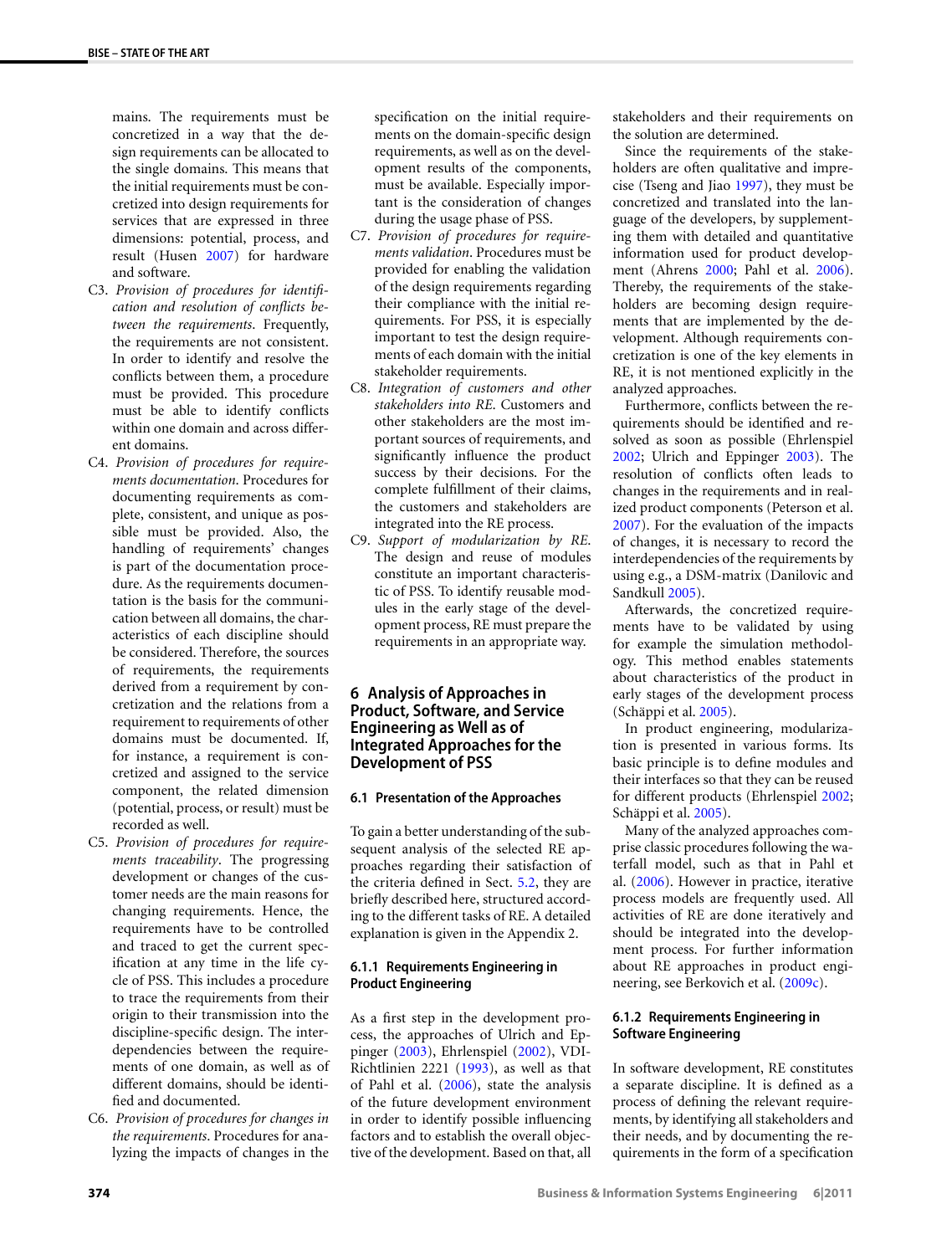that can be used for communication, further analyses, and implementation (Sommerville [2004](#page-11-43), pp. 143–144).

According to the analyzed approaches, RE includes requirements elicitation, prioritization, concretization, documentation, validation, negotiation, traceability, and change management. These tasks are seen as structural elements of RE in the framework of Pohl [\(1993](#page-11-19), 39 ff).

During requirements elicitation, the requirements and their sources are identified (Lamsweerde [2009](#page-11-28), p. 62). By communicating intensively and targeting stakeholders, a better understanding of the requirements is achieved (Coughlan and Macredie [2002\)](#page-11-44).

In the next step, in requirements concretization, a bridge between the initial stakeholder requirements and the detailed design requirements is created (Kotonya and Sommerville [1998,](#page-11-24) pp. 146–149). If inconsistencies between the requirements arise, they must be discovered and resolved by finding some compromise (Cheng and Atlee [2007](#page-11-5)). In subsequent documentation, essential information about the requirements (e.g., their description, changes in requirements, or responsibilities) should be specified (Pohl [2007](#page-11-20), pp. 547–549).

During requirements validation, the requirements are checked for ambiguity and falsity (Jönnson and Lindvall [2005;](#page-11-45) Kotonya and Sommerville [1998,](#page-11-24) pp. 87– 90). To do so, prototypes are frequently used to illustrate the requirements, to express new requirements, as well as to validate the requirements particularly with regard to the fulfillment concerning the expectations of all stakeholders (Lamsweerde [2009](#page-11-28), pp. 70–72).

The requirements can change during the entire product lifetime from their identification to product use (Cox et al. [2009\)](#page-11-46). In this context, the task of change management is to capture all changes, to check them for their feasibility by determining their costs and impacts on other requirements, to prepare them for further stages of development, as well as to ensure appropriate documentation (Kotonya and Sommerville [1998,](#page-11-24) pp. 143–146).

In software engineering, the problem of creating modules and reusing them is known as software product lines. To enable a directed reuse, a domain-specific basis of applications is necessary (Käkölä and López [2006](#page-11-47)).

In addition to the RE task areas presented in this section, various process models are available that refer to certain problems, indicating in which order existing RE steps should be applied and what particular aspects should be considered.

#### **6.1.3 Requirements Engineering in Service Engineering**

The objective of service engineering is to enable a systematic development and design of services by providing various methods, process models and tools (Bullinger and Schreiner [2003](#page-11-29)).

Initially, essential information about service ideas, key clients, and sources of requirements, namely, the customer and the supplier, are identified (Bullinger and Schreiner [2003](#page-11-29)). Afterwards, the goals, chances, and risks of the developing services should be determined (Frietzsche and Maleri [2003\)](#page-11-31).

The initial requirements are concretized by assigning them to quantifiable attributes related to the implementation of the services (Husen [2007;](#page-11-32) Ramaswamy [1996](#page-11-21)). By classifying the concretized requirements according to the three dimensions of development (potential, process, and result), the result of service provision, as well as the necessary activities and resources, can be received (Bullinger and Schreiner [2003\)](#page-11-29).

The approaches of service engineering do not focus on the identification and resolution of conflicts between the requirements, change management, and requirements traceability. They mention these activities only briefly, and refer to the procedures in software engineering. For further information about RE approaches in service engineering, see Berkovich et al. ([2009a](#page-10-4)).

In service development, the benefits of modularization and reuse are recognized. The reuse of undifferentiating service components leads to an increase in profitability (Böhmann et al. [2008](#page-10-1)). Böhmann and Krcmar ([2003](#page-10-14)) propose an approach to developing modular services, which also includes the RE phases, albeit superficially.

#### **6.1.4 Requirements Engineering of Integrated Approaches for PSS Development**

The topic of RE in integrated development approaches for PSS is abstractly discussed in the literature without going into detail on the activities of RE. In the development process of PSS, the hardware, software, and service components are developed in parallel, and coordinated by the involved disciplines (Spath and Demuß [2003](#page-11-26)). Aurich et al. [\(2007\)](#page-10-8) propose a process model for the life cycle management of PSS. While in its first phase (organizational structuring) the organizational conditions are created in order to enable an integrated development of services and hardware/software, and the requirements are elicited afterwards (PSS planning). Then, the requirements are analyzed, categorized according to services and hardware/software, and finally realized (PSS implementation). Another model considering the entire lifetime of PSS is described in Lindahl et al. [\(2007\)](#page-11-22). As an essential step in the development process, the task of RE is to identify customer needs in terms of goods and services; however, concrete techniques for its realization are not mentioned.

According to Spath and Demuß's [\(2003\)](#page-11-26) "hybrid product development" approach, the development of PSS exclusively focuses on the single elements of the solution. Thereby, the requirements are elicited, analyzed, and used for the derivation of the product structures regarding material and immaterial components in the form of a requirements model that has to be updated during the entire development.

As a basis for the development process, the framework concept of Botta [\(2007\)](#page-10-9) considers the requirements as required product properties of the PSS. Based on the required product properties, its feature structures are derived, which describe the structure of the PSS.

The approach of Böhmann et al. [\(2008\)](#page-10-1) regarding the modularization of standardized solutions is particularly tailored to IT services, consisting of hardware, software, or classic services.

#### **6.2 Criteria Based Analysis of RE Approaches**

Based on the findings obtained from the literature search and the criteria previously defined, the selected RE approaches are analyzed regarding the suitability for PSS. **Table [2](#page-7-0)** summarizes the analysis results for the domain-specific approaches and the integrated approaches for the development of PSS. They are depicted according to the criteria and explained in detail subsequently.

C1: *Provision of procedures for requirements elicitation*. The elicitation of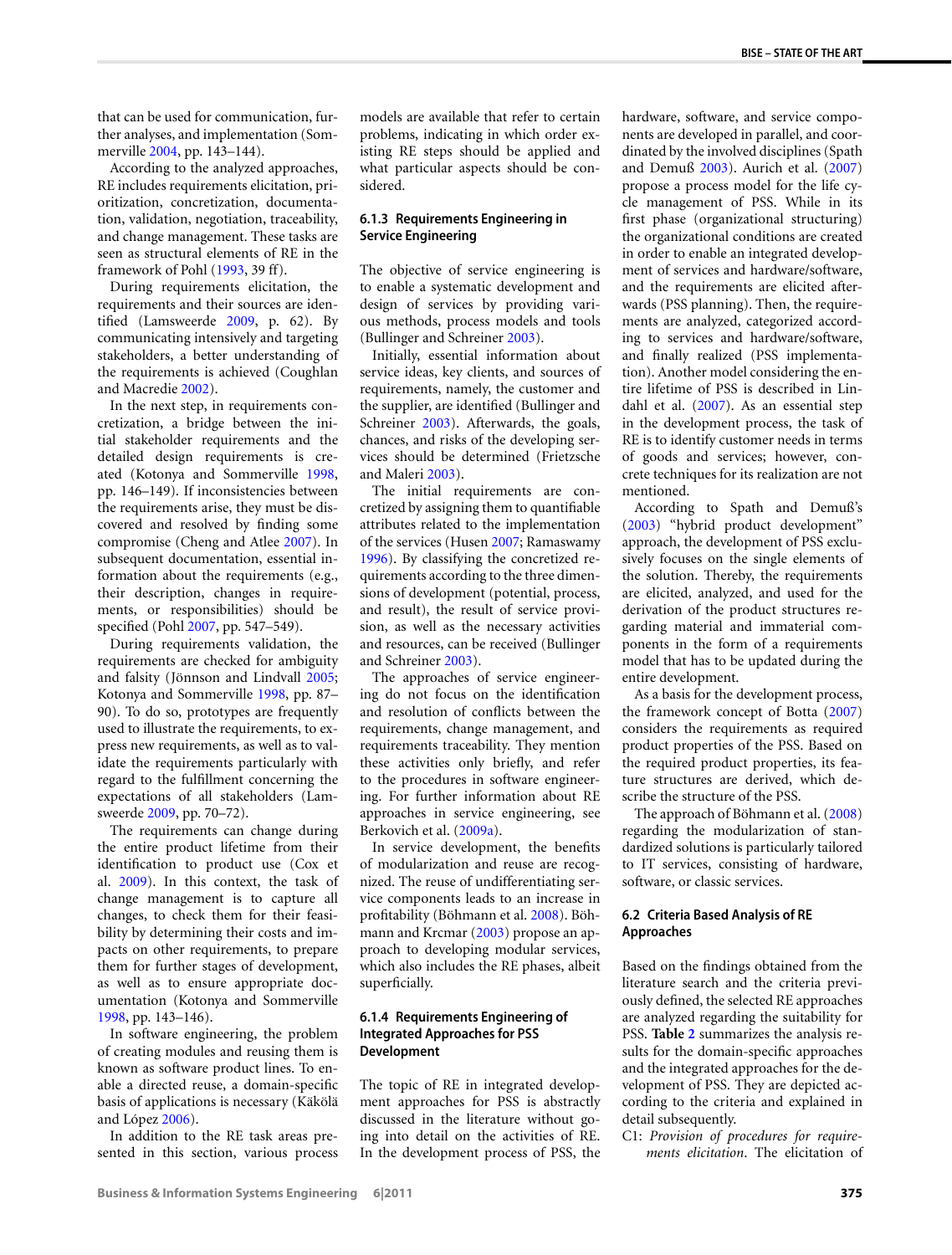<span id="page-7-0"></span>

|  | <b>Table 2</b> Analysis of RE approaches for their suitability for PSS |  |  |  |  |
|--|------------------------------------------------------------------------|--|--|--|--|
|--|------------------------------------------------------------------------|--|--|--|--|

| Criteria for the literature analysis                                                                      | Approaches of<br>Product engineering | Approaches of<br>Software engineering | Approaches of<br>Service engineering | Approaches of integrated<br>development of PSS |  |
|-----------------------------------------------------------------------------------------------------------|--------------------------------------|---------------------------------------|--------------------------------------|------------------------------------------------|--|
| C1: Provision of procedures for requirements<br>elicitation                                               |                                      |                                       |                                      |                                                |  |
| C2: Provision of procedures for requirements<br>concretization                                            |                                      |                                       |                                      |                                                |  |
| C3: Provision of procedures for<br>identification and resolution of conflicts<br>between the requirements |                                      |                                       |                                      |                                                |  |
| C4: Provision of procedures for requirements<br>documentation                                             |                                      |                                       |                                      |                                                |  |
| C5: Provision of procedures for requirements<br>traceability                                              |                                      |                                       |                                      |                                                |  |
| C6: Provision of procedures for changes in<br>the requirements                                            |                                      |                                       |                                      |                                                |  |
| C7: Provision of procedures for requirements<br>validation                                                |                                      |                                       |                                      |                                                |  |
| C8: Integration of customers and other<br>stakeholders into RE                                            |                                      |                                       |                                      |                                                |  |
| C9: Support of modularization by RE                                                                       |                                      |                                       |                                      |                                                |  |
|                                                                                                           |                                      |                                       |                                      |                                                |  |

Completely fulfilled. Partly fulfilled. Not fulfilled.

the requirements is addressed in all disciplines (product, software, and service engineering) and supported by different techniques such as interviews, workshops, or analyses of existing documents. However, each domain strongly focuses on the respective domain. In product engineering, for instance, there are no procedures for requirements elicitation of the product-related services that are often only expressed implicitly. On the contrary, the integrated approaches do not include concrete procedures for elicitation, but recognize their necessity. Weaknesses have been identified in the derivation of the requirements from the value-added process of the customer in the approaches of all domains. Some approaches propose an environment analysis for resolving this weakness, but do not describe it in detail. However, detailed instructions on the determination of relevant value-added processes, as well as on the elicitation of requirements, are missing. Further, the need of cross-domain knowledge for an integrated development is not considered. This aspect becomes particularly important for asking the customer the right questions.

C2: *Provision of procedures for requirements concretization*. The concretization of stakeholders to design requirements is a central element of the analyzed RE approaches in product and software engineering. In this connection, procedures are offered that are solely applicable in the respective domain. In contrary, the integrated approaches emphasize the translation of the initially defined requirements, but do not provide concrete procedures. The method of QFD (Quality Function Deployment) is applied by all domains. As this method includes a comparison with existing products, its usage for the development of new products is difficult. QFD was also adapted to PSS. However, it cannot be employed for new development or for the derivation of design requirements from customer requirements. It is only applicable for evaluating possible solutions according to their fulfillment of the customer requirements (Möhrle and Spilgies [2005](#page-11-48)). Nonetheless, the translation of initial requirements to the PSS to design requirements for the single domains remains widely unsolved.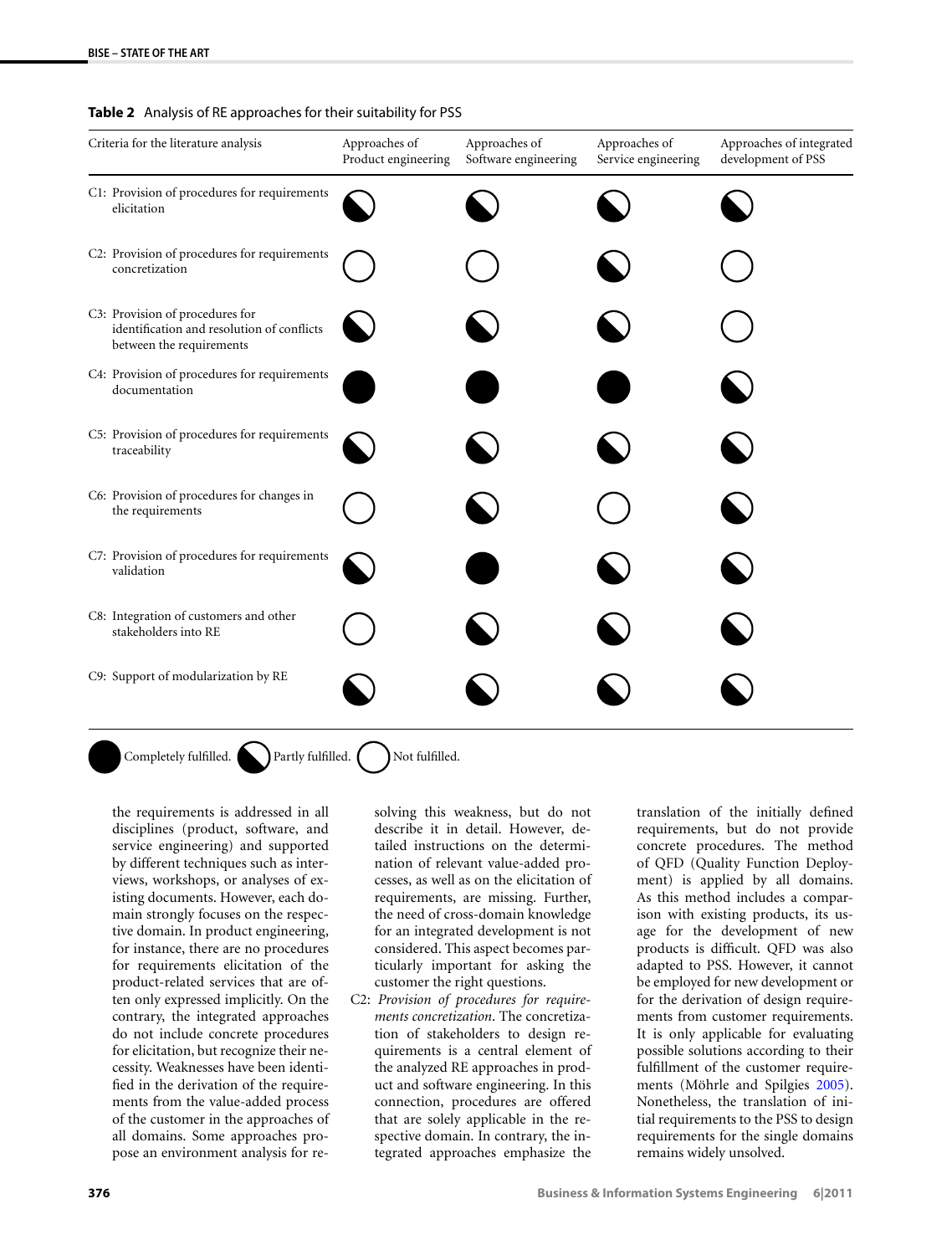None of the procedures described in product and software engineering is suitable for the structuring of services according to the dimensions of development. Moreover, these approaches focus on the quantification of the requirements and are thus not applicable for service engineering (Husen [2007\)](#page-11-32). Although the concept of requirements concretization is addressed in the approaches of service engineering, concrete procedures are missing. Considering product-related services, the identification of the primary product is also only incompletely examined.

- C3: *Provision of procedures for identification and resolution of conflicts between the requirements*. The identification and resolution of conflicts are hardly discussed in the approaches of service engineering and of integrated procedure models. Only Husen [\(2007](#page-11-32)) proposes procedures for these activities that are based on those of product and software engineering. Procedures for the identification of conflicts known from software engineering and product engineering, such as influence matrices used for controlling interdependencies between the requirements, concentrate on the respective domain. This can lead to undiscovered conflicts between requirements of different domains. To resolve such conflicts, many approaches suggest negotiations with stakeholders as well as with the developers.
- C4: *Provision of procedures for requirements documentation*. The documentation of requirements in natural language is described in all approaches. In service engineering as well as in the integrated approaches, no detailed information about creating a requirements specification is given. The advantages of documents written in natural language are the resulting simplicity and comprehensibility. Disadvantages include, in particular, ambiguities that should be considered in a cross-domain development. Since the documentation of requirements constitutes a complex process, its maintenance over the entire product lifetime is highly cost-intensive. Creating a model based requirements documentation that is widespread in software engineering is difficult to use for PSS. The reason for this is that there are no procedures and models

for the representation of the requirements on services, nor for the relationship between the requirements of different domains.

- C5: *Provision of procedures for requirements traceability*. The interdependencies between the requirements and the product components, as well as the traceability of one requirement to its origin, are captured by influence or link matrices in product and software engineering. In service engineering as well as in the integrated approaches, no concrete details for guaranteeing traceability are provided. The procedures for the identification of interdependencies between the requirements do not consider the participation of different domains. Therefore, the influence and link matrices have to include all domains of the PSS as well as the three dimensions of service development in a multidimensional way. All approaches indicate that the specification should contain corresponding references to: dependent requirements and components, sources of the requirements, as well as changes in the requirements.
- C6: *Provision of procedures for changes in the requirements*. The issue of changes in the requirements is neither discussed extensively in product engineering nor in service engineering. The approaches of service engineering, as well as the integrated approaches, point out that the requirements can change, but do not provide further information. A reference is made solely to the procedures of software engineering. None of the domains indicates the importance of change management during the utilization of the product. To estimate the impacts of changes on further requirements and components, the information gained from requirements traceability is used. All analyzed approaches emphasize that changes can only be realized if they are accepted by all people participating in the development process, and if they do not cause any conflicts.
- C7: *Provision of procedures for requirements validation*. Most approaches of service engineering describe the validation of the requirements as a comparison between the service concept based on the specification and the initial requirements. Thereby, no specific steps towards requirements

validation are given. Also, in product engineering and in the integrated approaches, the validation is not discussed in detail. Techniques, such as inspections and reviews, are merely suggested in software engineering, where they are used for detecting errors and inconsistencies in the specification. These techniques are also suitable for PSS and product-related services (Husen [2007](#page-11-32)). In this context, it should be noted that all involved domains have to be integrated into requirements validation. Moreover, the three dimensions of service development, as well as the distinction between redundant and related requirements, must be considered.

- C8: *Integration of customers and other stakeholders into RE*. All domains emphasize the role of the customer who decides on the success of a product. In service engineering, the customer constitutes the recipient of the solution and should therefore be integrated into the development process. In most approaches the integration is restricted to the phases of requirements elicitation and agreement. However, requirements prioritization is also mainly determined by the customer and should therefore be taken into account. As the customer frequently has a different understanding of the product to be developed, the communication and interpretation of his wishes and expectations are difficult, particularly for developers.
- <span id="page-8-0"></span>C9: *Support of modularization by RE*. The advantages of the modularization and reuse of modules are recognized in all disciplines. Additionally, preliminary works towards this topic have been discovered in several integrated approaches. With regard to RE, the theme of modularization is not presented in detail, since it is basically dealt with in the subsequent stages of the development process.

#### **7 Discussion of the Results**

In Sect. [6](#page-5-0), the different approaches were reviewed concerning their suitability for PSS. **Table [3](#page-9-1)** summarizes the evaluation and provides an overview of the gaps in the literature concerning RE for PSS. For each criterion, the mean value of the four domains was calculated and assigned to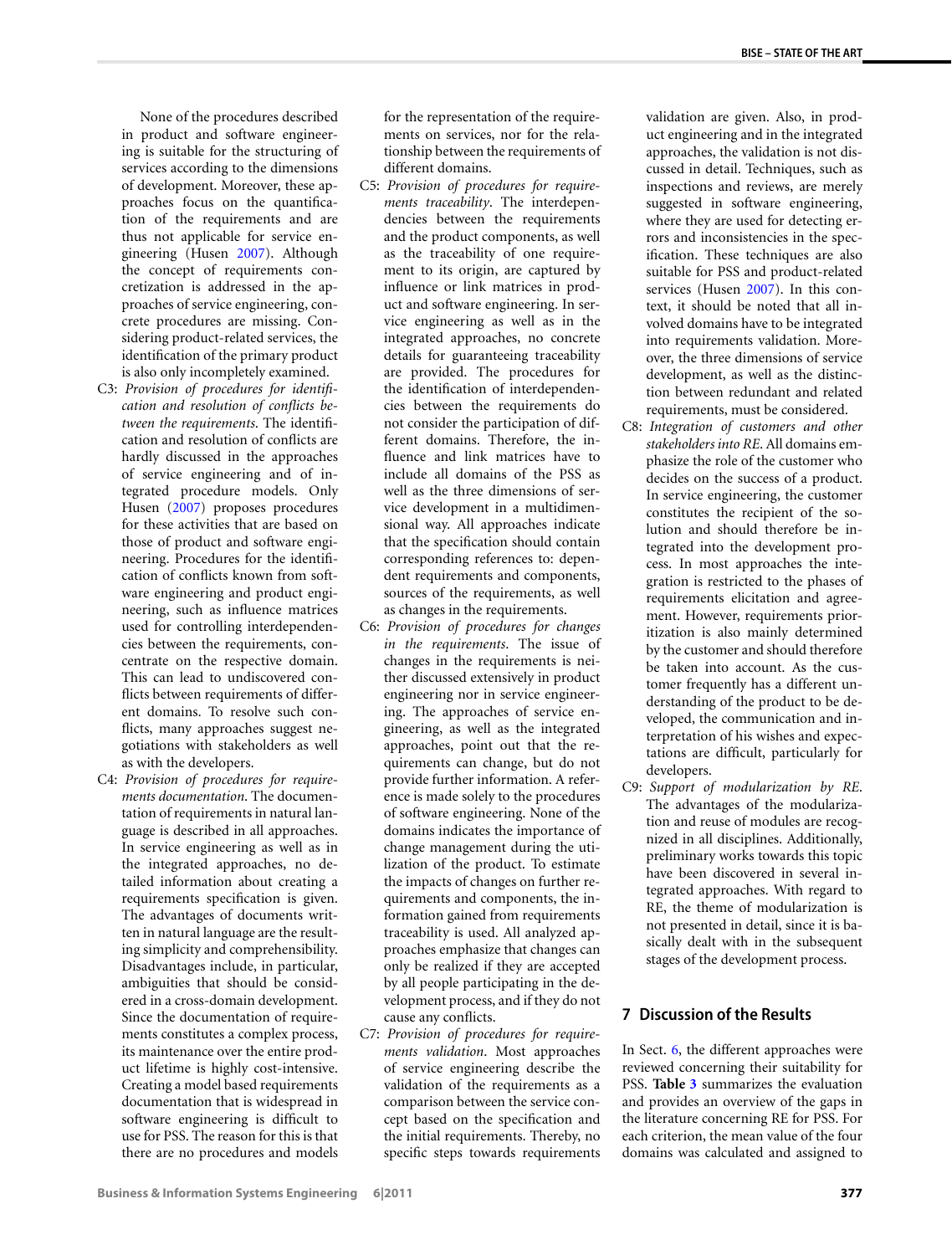| Criterion                                                                                              | Fulfillment | Description                                                                                                                                                                                                                                                                                                                                                                                                                  |
|--------------------------------------------------------------------------------------------------------|-------------|------------------------------------------------------------------------------------------------------------------------------------------------------------------------------------------------------------------------------------------------------------------------------------------------------------------------------------------------------------------------------------------------------------------------------|
| C1: Provision of procedures for requirements elicitation                                               |             | The elicitation of the requirements is well elaborated in all<br>domains and in the integrated approaches. However, the<br>single techniques can solely be used for the respective<br>domain. Requirements elicitation across all domains, which<br>also includes the implicit requirements on the service<br>component, is discussed insufficiently. In this area, special<br>procedures for PSS are needed.                |
| C2: Provision of procedures for requirements concretization                                            |             | Despite the provision of numerous approaches and methods<br>for requirements concretization, integrated procedures<br>suitable for PSS are missing. For this reason, it can be stated<br>that there is no support of the translation of the initially<br>defined requirements into the domain-specific design<br>requirements. Furthermore, the interplay between the<br>requirements of different domains is not addressed. |
| C3: Provision of procedures for identification and resolution of<br>conflicts between the requirements |             | The existing approaches only imply the resolution of conflicts<br>by negotiations with the customers and developers. Conflicts<br>between the different domains are not considered.                                                                                                                                                                                                                                          |
| C4: Provision of procedures for requirements documentation                                             |             | The approaches examined in this paper mainly propose to<br>document the requirements in natural language. This kind of<br>documentation can also be used for PSS.                                                                                                                                                                                                                                                            |
| C5: Provision of procedures for requirements traceability                                              |             | In product and software engineering, procedures for<br>requirements traceability are described. However, these<br>procedures do not play any important role in service<br>engineering and in the integrated approaches. The traceability<br>of requirements across all domains, as needed for PSS, is not<br>discussed.                                                                                                      |
| C6: Provision of procedures for changes in the requirements                                            |             | In all approaches, changes in the requirements are not<br>sufficiently taken into account. Therefore, none of them is<br>suitable for PSS.                                                                                                                                                                                                                                                                                   |
| C7: Provision of procedures for requirements validation                                                |             | For requirements validation, sophisticated procedures are<br>introduced in software engineering. By adjusting them<br>accordingly to the conditions for PSS, they can be reused.                                                                                                                                                                                                                                             |
| C8: Integration of customers and other stakeholders into RE                                            |             | The essential role of the customer in the development process<br>is recognized by all disciplines and by the integrated<br>approaches. In the majority of cases, however, the integration<br>is unstructured and only takes place in the first phases.<br>Consequently, new procedures for PSS are necessary.                                                                                                                |
| C9: Support of modularization by RE                                                                    |             | The issue of modularization is discussed in all approaches.<br>Considering RE, no detailed information exists yet and has to<br>be elaborated for PSS.                                                                                                                                                                                                                                                                       |

#### <span id="page-9-1"></span>**Table 3** Results of the analysis of the RE approaches on the basis of the defined criteria

Completely fulfilled. Partly fulfilled. Not fulfilled.

<span id="page-9-0"></span>one degree of fulfillment (completely fulfilled, partly fulfilled, or not fulfilled). If an unambiguous assignment was not possible, one of the three values was chosen and justified by the description of the analysis.

#### **8 Summary and Conclusion**

PSS represent a new trend on the market for hardware, software, or service providers. As they consist of various components that are produced by different domains, their development constitutes a major challenge. For successful development, RE becomes a key factor, and its role for PSS is thus investigated in this paper. Based on the characteristics and the different life cycle stages of PSS, the criteria for an effective RE are derived. Within the literature review, 15 leading RE process models and approaches of product, software, and service engineering, as well as five integrated approaches of PSS development, are analyzed for their compliance with the predetermined criteria. Thus, deficits in the existing approaches can be evaluated and

additional research needs can be identified.

In this paper, the criteria for a successful RE are derived from the analysis of the characteristics and life cycle of PSS. In this context, a key feature of PSS constitutes the orientation towards the customer/individualization of solutions. Therefore, the requirements arising from the customer's value creation process must be analyzed. Importantly, the stakeholders of the various domains have to be considered. Thus, the communication between the domains, as well as the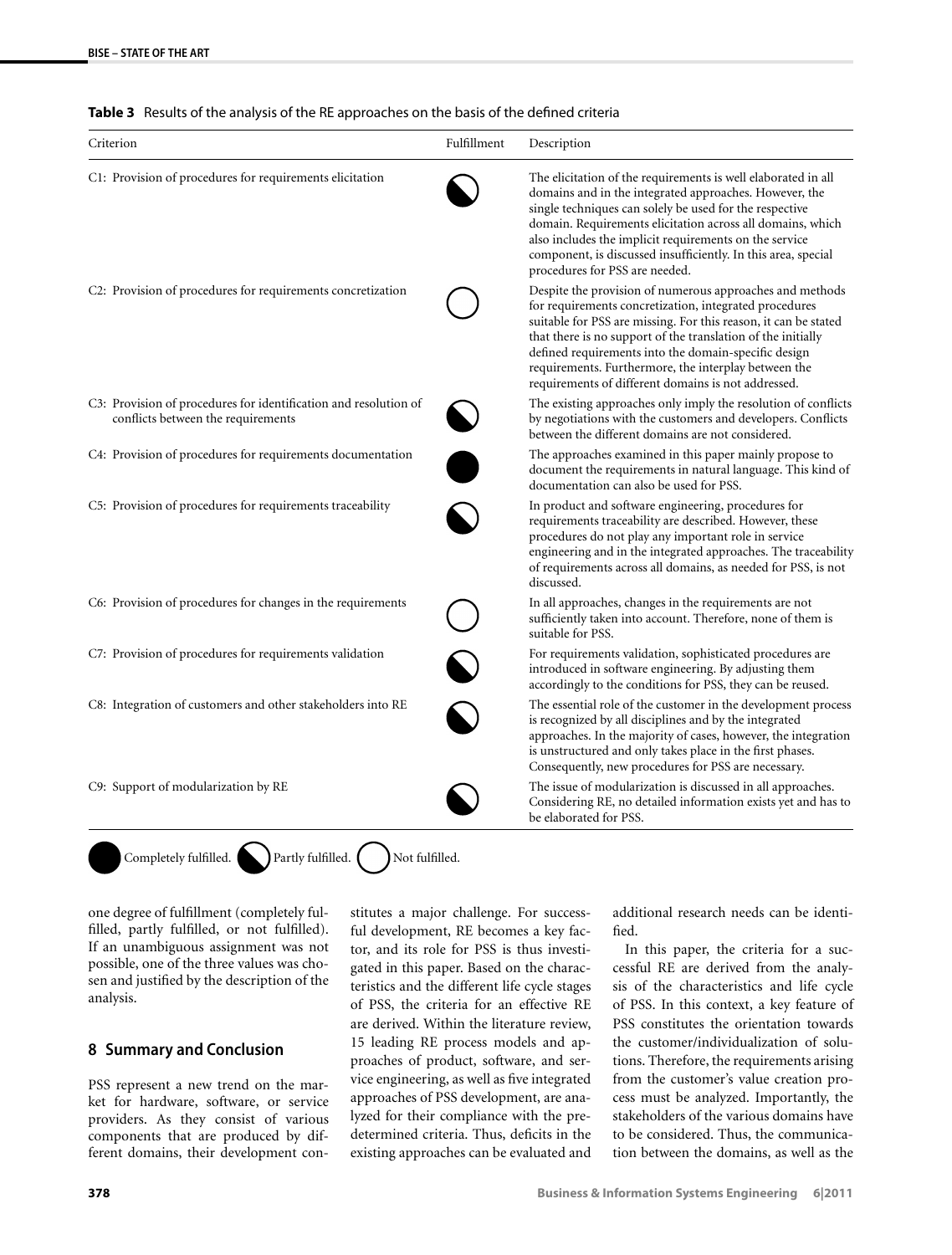consideration of service engineering, are essential parts of the entire RE process.

The analysis of the existing RE approaches for PSS shows that the necessity of a systematical RE is realized in all domains. However, the maturity level of the RE approaches varies widely in the single domains. In service engineering and in the integrated approaches, approaches for requirements management are hardly suggested or not tested. The concept of RE is developed furthest in product and software engineering, but only focuses on single domains. Approaches of crossdomain cooperation and communication are not mentioned explicitly in the analyzed approaches that imply approaches tailored to the respective fields. This impedes the cooperation between the domains, i.e., the use of the results of one domain in another. The different terminologies even obscure the view on possible commonalities. A further deficit constitutes the cross-linking of the RE approaches of the different domains. Despite conceptual and methodical analogies, the various terminologies complicate the cooperation.

In order to meet these challenges, sophisticated development techniques in the single domains can be adapted to PSS. This imposes a first step to cross-domain integration. Future research could target a comprehensive approach of RE that incorporates different perspectives on, and characteristics of, the domains as well as the attributes of the PSS. Similarities of the existing approaches have to be identified and summarized. The core concepts of such an approach could include a cross-domain cooperation, the integration of RE in the development process, and the handling of the different life cycles of the components. Consequently, further scientific research should focus on the creation of an artifact model and defining a structure for the documented requirements. On the basis of a common artifact model for all domains, the coordination of single approaches is possible.

<span id="page-10-10"></span>**Open Access** This article is distributed under the terms of the Creative Commons Attribution Noncommercial License which permits any noncommercial use, distribution, and reproduction in any medium, provided the original author(s) and source are credited.

#### **References**

Ahrens G (2000) Das Erfassen und Handhaben von Produktanforderungen –

<span id="page-10-11"></span><span id="page-10-8"></span>methodische Voraussetzungen und Anwendung in der Praxis. Dissertation, Technische Universität Berlin

- <span id="page-10-0"></span>Aurich JC, Schweitzer E, Fuchs C (2007) Life cycle management of industrial productservice systems. In: Takata S, Umeda Y (eds) Advances in life cycle engineering for sustainable manufacturing businesses. Springer, London, pp 171–176
- <span id="page-10-4"></span>Aurum A, Wohlin C (2005) Requirements engineering: setting the context. In: Aurum A, Wohlin C (eds) Engineering and managing software requirements. Springer, Berlin, pp  $1 - 15$
- <span id="page-10-5"></span>Becker J, Beverungen D, Knackstedt R (2008) Reference Models and modeling languages for product-service systems – status-quo and perspectives for further research. In: Proc 41st annual Hawaii international conference on system sciences, Hawaii
- <span id="page-10-3"></span>Berkovich M, Esch S, Leimeister JM, Krcmar H (2009a) Requirements engineering for hybrid products as bundles of hardware, software and service elements – a literature review. In: Internationale Tagung Wirtschaftsinformatik (WI), Wien
- <span id="page-10-6"></span>Berkovich M, Leimeister JM, Krcmar H (2009b) An empirical exploration of requirements engineering for hybrid products. In: Proc XVIIth European conference on information systems (ECIS), Verona
- <span id="page-10-12"></span>Berkovich M, Leimeister JM, Krcmar H (2009c) Suitability of product development methods for hybrid products as bundles of classic products, software and service elements. In: Proc ASME 2009 international design engineering technical conferences & computers and information in engineering conference IDETC/CIE, San Diego
- <span id="page-10-13"></span>Berkovich M, Leimeister JM, Krcmar H (2010) Ein Bezugsrahmen für Requirements Engineering hybrider Produkte. In: Multikonferenz Wirtschaftsinformatik (MKWI, 2010), Göttingen
- <span id="page-10-14"></span>Beverungen D, Knackstedt R, Müller O (2008) Entwicklung Serviceorientierter Architekturen zur Integration von Produktion und Dienstleistung – Eine Konzeptionsmethode und ihre Anwendung am Beispiel des Recyclings elektronischer Geräte. WIRTSCHAFTSINFORMATIK 50(3):220-234
- <span id="page-10-2"></span>Beverungen D, Knackstedt R, Hatfield S, Biege S, Bollhöfer E, Krug C, Wienhold D, Müller P, Stelzer C, Köbler F, Blinn N (2009) Hybride Wertschöpfung – Integration von Produktion und Dienstleistung. In: Deutsches Institut für Normung e. V. (ed) PAS 1094. Beuth, Berlin
- <span id="page-10-1"></span>Böhmann T, Krcmar H (2003) Modulare Servicearchitekturen. In: Bullinger H-J, Scheer A-W (eds) Service Engineering – Entwicklung und Gestaltung innovativer Dienstleistungen. Springer, Berlin, pp 376–401
- <span id="page-10-9"></span>Böhmann T, Krcmar H (2007) Hybride Produkte: Merkmale und Herausforderungen. In: Bruhn M, Stauss B (eds) Wertschöpfungsprozesse bei Dienstleistungen: Forum Dienstleistungsmanagement. Gabler, Wiesbaden, pp 240–255
- <span id="page-10-7"></span>Böhmann T, Langer P, Schermann M (2008) Systematische Überführung von kundenspezifischen IT-Lösungen in integrierte Produkt-Dienstleistungsbausteine mit der WIRTSCHAFTSINFOR-MATIK 50(3):196–207
- Botta C (2007) Rahmenkonzept zur Entwicklung von Product-Service Systems. Eul
- Brereton P, Kitchenham BA, Budgen D, Turner M, Khahil M (2007) Lessons from applying the systematic literature review process within the software engineering do-

#### **Abstract**

**Marina Berkovich, Jan Marco Leimeister, Helmut Krcmar**

#### **Requirements Engineering for Product Service Systems**

#### **A State of the Art Analysis**

In recent years, manufacturing companies and service providers have moved towards offering customer-specific problem solutions. These integrated bundles usually consist of hardware, software, and service components and are called product service systems (PSS) or hybrid products. Since the success of the resulting solution depends on the understanding of all requirements, requirements engineering (RE) has become a key factor. The article analyzes the state of the art of RE for PSS based on an extensive literature review in the domains of product-, software- , and service engineering. For this, criteria are derived from the characteristics of PSS and from the task area of RE in the life cycle of PSS. Based on these criteria we analyze the most established RE approaches for their suitability for PSS. An important finding is that integrated/interdisciplinary approaches for RE are missing. Moreover, the maturity of RE approaches in the three domains varies significantly. All analyzed approaches heavily rely on concepts and solution characteristics of their own domain so that a transfer to other domains is hardly possible. This literature review lays the foundation for successful RE for PSS and especially for future research aiming at combining and integrating RE approaches and models of product-, software-, and service engineering. Such requirement models could connect concepts of single domains and enable an integrated and seamless RE for PSS.

**Keywords:** Requirements engineering, Product service system, Hybrid product, State of the art, Product engineering, Software engineering, Service engineering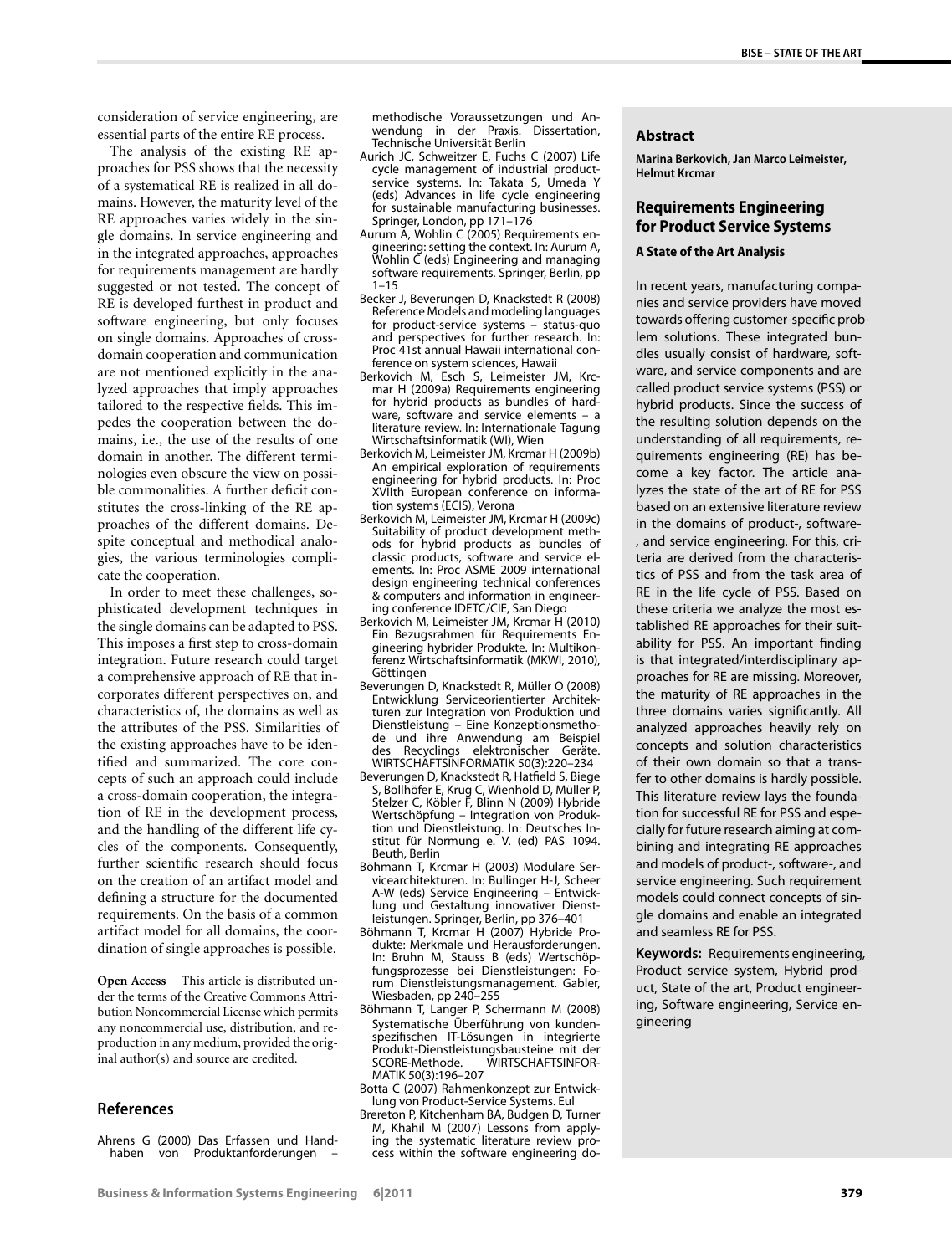<span id="page-11-29"></span><span id="page-11-9"></span>main. Journal of Systems and Software 4(80):571–583

- <span id="page-11-15"></span>Budgen D, Brereton P (2006) Performing systematic literature reviews in software engineering. In: Proc 28th international conference on software engineering, Shanghai, pp 1051–1052
- <span id="page-11-5"></span>Bullinger H-J, Schreiner P (2003) Service Engineering: Ein Rahmenkonzept für die systematische Entwicklung von Dienstleistungen. In: Bullinger H-J, Scheer A-W (eds) Service Engineering – Entwicklung und Gestaltung innovativer Dienstleistungen. Springer, Berlin, pp 53–84
- <span id="page-11-46"></span><span id="page-11-44"></span>Byrd TA, Cossick KL, Zmud RW (1992) A synthesis of research on requirements analysis and knowledge acquisition techniques. Management Information Systems Quarterly 16(1):117–138
- <span id="page-11-41"></span>Cheng BHC, Atlee JM (2007) Research directions in requirements engineering. In: Proc future of software engineering (FOSE'07), Minneapolis
- Coughlan J, Macredie RD (2002) Effective communication in requirements elicitation: a comparison of methodologies. Requirements Engineering 7(2):47–60
- <span id="page-11-2"></span>Cox K, Niazi M, Verner J (2009) Empirical study of Sommerville and Sawyer's requirements engineering practices. IET Software 3(5):339–355
- <span id="page-11-25"></span><span id="page-11-18"></span>Danilovic M, Sandkull B (2005) The use of dependence structure matrix and domain mapping matrix in managing uncertainty in multiple project situations. International Journal of Project Management 23(3):193– 203
- <span id="page-11-31"></span>Davies A (2004) Moving base into high-value integrated solutions: a value stream approach. Industrial and Corporate Change 13(5):727–756
- <span id="page-11-1"></span>Edvardsson B, Olsson J (1996) Key concepts for new service development. Service Industries Journal 16(2):140–164
- <span id="page-11-14"></span>Ehrlenspiel K (2002) Integrierte Produktentwicklung. Hanser
- <span id="page-11-33"></span>Frietzsche U, Maleri R (2003) Dienstleistungsproduktion. In: Bullinger H-J, Scheer A-W (eds) Service Engineering – Entwicklung und Gestaltung innovativer Dienstleistungen. Springer, Berlin, pp 195–225
- Galbraith JR (2002) Organizing to deliver solutions. Organizational Dynamics 31(2):194– 207
- <span id="page-11-3"></span>Goeken M, Patas J (2010) Evidence-based structuring and evaluation of empirical research in requirements engineering. Business & Information Systems Engineering 2(3):175–185
- Gräßle M, Dollmann T (2010) Vorgehensmodelle des Product-Service Systems Engineering. In: Thomas O, Loos P, Nüttgens M (eds) Hybride Wertschöpfung. Springer, Berlin, pp 82–129
- Grohmann W (2007) Von der Software zum Service. ASP – Software on Demand –

<span id="page-11-32"></span><span id="page-11-17"></span><span id="page-11-6"></span>Software-as-a-Service – Neue Formen der Software-Nutzung. H. K. P. Consulting

- <span id="page-11-45"></span><span id="page-11-13"></span>Hickey AM, Davis AM (2003) Elicitation technique selection: how do experts do it. In: Proc 11th IEEE international requirements engineering conference, Monterey Bay
- <span id="page-11-47"></span>Hull E, Jackson K, Dick J (2004) Requirements engineering. Springer, London
- <span id="page-11-11"></span>Husen Cv (2007) Anforderungsanalyse für produktbegleitende Dienstleistungen. Universität Stuttgart, Stuttgart
- Jacsó P (2008) Google Scholar revisited. Online Information Review 32(1):102–114
- Jönnson P, Lindvall M (2005) Impact analysis. In: Aurum A, Wohlin C (eds) Engineering and managing software requirements. Springer, Berlin, pp 121–146
- <span id="page-11-28"></span><span id="page-11-24"></span>Käkölä T, López JCD (2006) Software product lines. Research issues in engineering and management. Springer, Berlin
- <span id="page-11-7"></span>Kitchenham BA, Brereton OP, Budgen D, Turner M, Bailey J, Linkman S (2009) Systematic literature reviews in software engineering – a systematic literature review. Information and Software Technology 51(1):7–15
- <span id="page-11-0"></span>Kotonya G, Sommerville I (1998) Requirements engineering: processes and techniques. Wiley, New York
- <span id="page-11-22"></span>Lamsweerde Av (2009) Requirements engineering: from system goals to UML models to software specifications. Wiley, New York
- Langer P, Köbler F, Berkovich M, Weyde F, Leimeister JM, Krcmar H (2010) Vorgehensmodelle für die Entwicklung hybrider Produkte – eine Vergleichsanalyse. In: Multikonferenz Wirtschaftsinformatik (MKWI 2010), Göttingen
- <span id="page-11-12"></span>Leimeister JM, Glauner C (2008) Hybride Produkte – Einordnung und Herausforderungen für die Wirtschaftsinformatik. WIRTS-CHAFTSINFORMATIK 50(3):248–251
- <span id="page-11-48"></span><span id="page-11-23"></span>Lindahl M, Sundin E, Sakao T, Shimomura Y (2007) Integrated product and service engineering versus design for environment – a comparison and evaluation of advantages and disadvantages. In: Takata S, Umeda Y (eds) Advances in life cycle engineering for sustainable manufacturing businesses. Springer, London, pp 137–142
- <span id="page-11-40"></span>Meier JJ, Conkling TW (2008) Google Scholar's coverage of the engineering literature: an empirical study. The Journal of Academic Librarianship 34(3):196–201
- <span id="page-11-19"></span>Möhrle MG, Spilgies W-D (2005) QFD für product service systems. Industrie Management 21(3):9–12
- Pahl G, Beitz W, Feldhusen J, Grote K-H (2006) Engineering design: a systematic approach. Springer, Berlin
- Peterson C, Paasch RK, Ge P, Dietterich TG (2007) Product innovation for interdisciplinary design under changing requirements. In: Proc international conference on engineering design (ICED'07), Paris
- Pohl K (1993) The three dimensions of requirements engineering. In: Proc 5th inter-

<span id="page-11-35"></span><span id="page-11-21"></span><span id="page-11-20"></span>national conference on advanced information systems engineering (CAiSE'93), Paris

- <span id="page-11-43"></span><span id="page-11-42"></span>Pohl K (2007) Requirements Engineering. Grundlagen, Prinzipien, Techniken. Dpunkt Ramaswamy R (1996) Design and manage
	- ment service processes: keeping customers for life. Addison-Wesley, Reading
- <span id="page-11-26"></span>Sawhney M (2006) Going beyond the product: defining, designing and devlivering customer solutions. In: Lusch RF, Vargo SL (eds) The service-dominant logic of marketing. Sharpe, New York, pp 365–380
- <span id="page-11-4"></span>Schäppi B, Andreasen MM, Kirchgeorg M, Radermacher F-J (2005) Handbuch Produktentwicklung. Hanser
- Sommerville I (2004) Software engineering. Pearson, Boston
- <span id="page-11-10"></span>Spath D, Demuß L (2003) Entwicklung hybrider Produkte – Gestaltung materieller und immaterieller Leistungsbündel. In: Bullinger H-J, Scheer A-W (eds) Service Engineering – Entwicklung und Gestaltung innovativer Dienstleistungen. Springer, Berlin, pp 463–502
- <span id="page-11-39"></span><span id="page-11-36"></span>Sturm F, Bading A (2008) Investitionsaüterhersteller als Anbieter industrieller Lösungen – Bestandsaufnahme des Wandels anhand einer Umfrage. WIRTSCHAFTSINFOR-MATIK 50(3):174–186
- <span id="page-11-34"></span>Torraco RJ (2005) Writing integrative literature reviews: guidelines and examples. Human Resource Development Review 4(3):356–367
- <span id="page-11-30"></span>Tseng MM, Jiao J (1997) A variant approach to product definition by recognizing functional requirement patterns. Computers & Industrial Engineering 33(3-4):629–633
- <span id="page-11-38"></span><span id="page-11-27"></span>Tukker A (2004) Eight types of productservice system: eight ways to sustainability? Experiences from suspronet. Business Strategy and the Environment 13:246–260
- <span id="page-11-8"></span>Tuli R, Kohli A, Bharadwaj S (2007) Rethinking customer solutions: from product bundles to relational processes. Journal of Marketing 71(3):1–17
- <span id="page-11-16"></span>Ulrich K, Eppinger S (2003) Product design and development. McGraw-Hill, New York
- VDI-Richtlinien (1993) VDI 2221: Methodik zum Entwickeln und Konstruieren technischer Systeme und Produkte
- <span id="page-11-37"></span>Vogel O, Arnold I, Chughtai A, Ihler E, Kehrer T, Mehlig U, Zdun U (2009) Software-Architektur, 2nd edn. Spektrum
- Webster J, Watson RT (2002) Analyzing the past to prepare for the future: writing a literature review. Management Information Systems Quarterly 26(2):xiii–xxiii
- Wieringa R, Maiden N, Mead N, Rolland C (2006) Requirements engineering paper classification and evaluation criteria: a proposal and a discussion. Requirements Engineering 11(1):102-107<br>Zellner G (2008) Ge
- ellner G (2008) Gestaltung hybrider<br>Wertschöpfung mittels Architekturen mittels Architekturen – Analyse am Beispiel des Business En-WIRTSCHAFTSINFORMATIK 50(3):187–195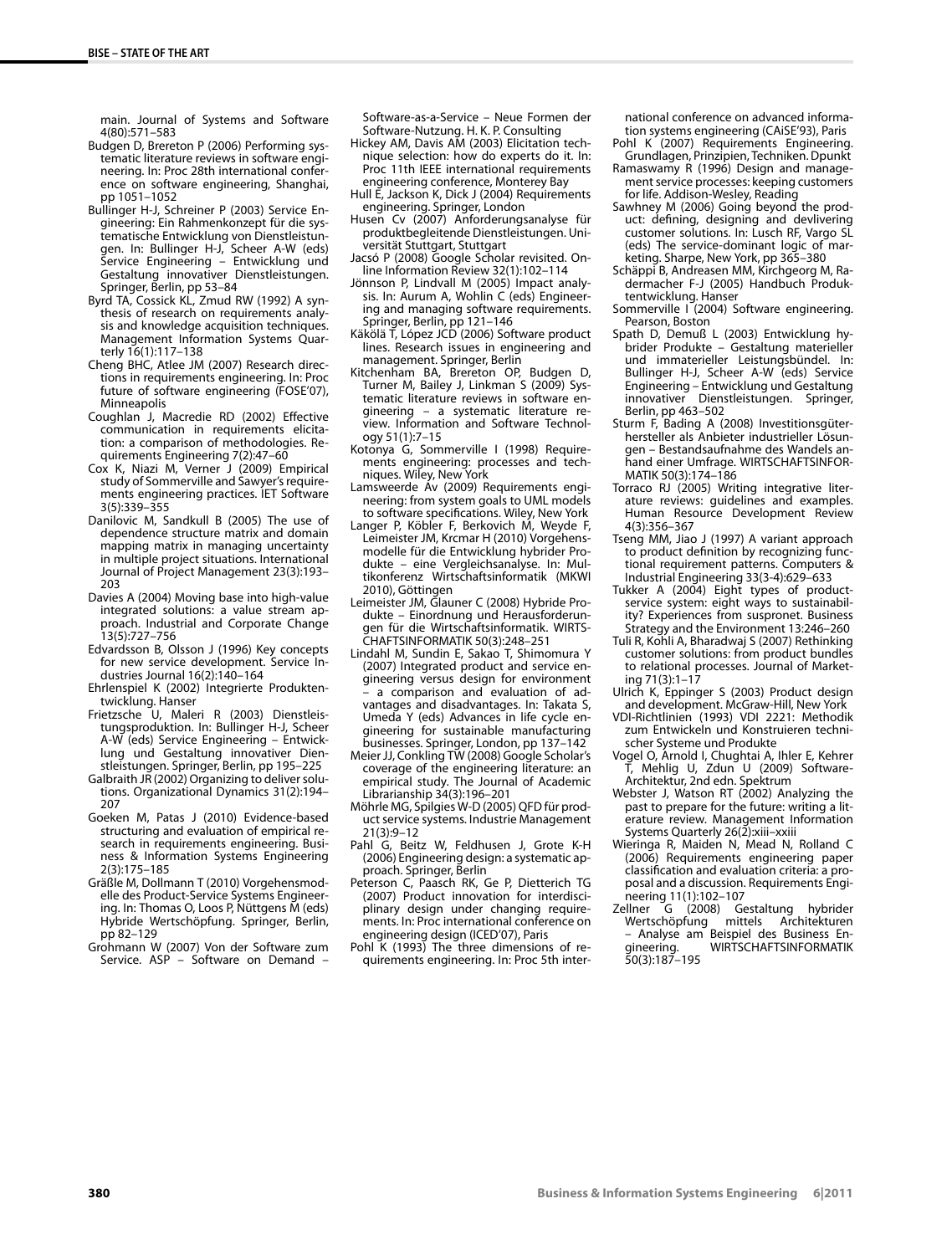# **Requirements Engineering for Product Service Systems**

**A State of the Art Analysis** 

**Marina Berkovich, Jan Marco Leimeister, Helmut Krcmar** 

Business & Information Systems Engineering (2011) 3 (6)

**Appendix (available online via http://springerlink.com)**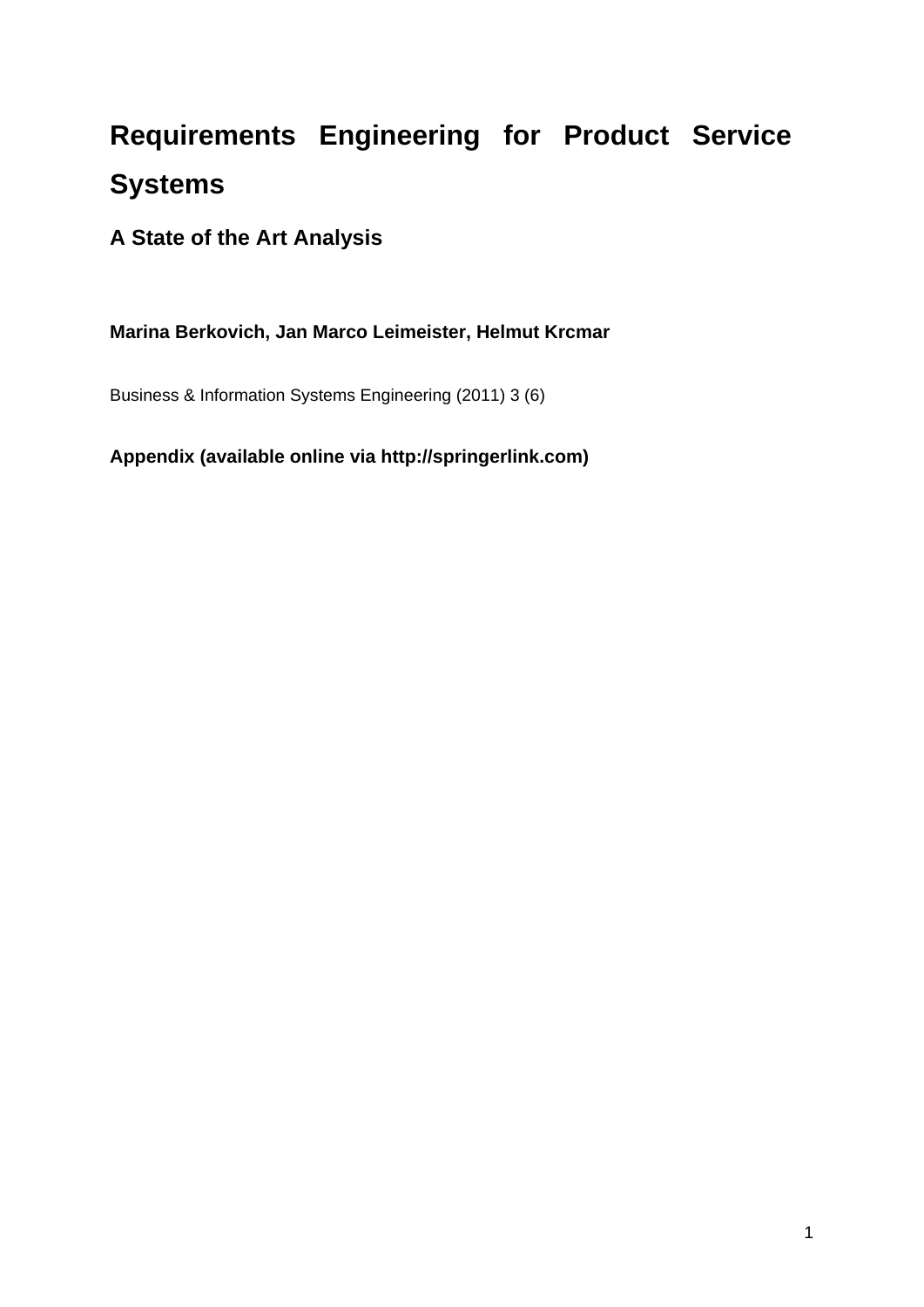## **Appendix 1 – Research Methodology**

This section completes Sect. 2, by explaining the research-methodical proceeding in detail.

## **1.1 Definition of the research question**

Initially, the research que**s**tions were defined that needed to be answered in the literature analysis. The central question is: "To what extent are the selected domain-specific approaches of requirements engineering suited for PSS, and which of these can be used in the development process of PSS?"

## **1.2 Definition and validation of the analysis protocol**

The analysis protocol comprised the criteria for evaluating the literature. In the literature analysis the criteria facilitated the answering of the research questions by describing the relevant characteristics for the suitability of an RE approach for PSS in detail, and by providing a basis for evaluating the adequacy of the approaches.

For the derivation of the criteria, a framework was developed, the aim of which was to describe RE concepts in a general way so that older and future research could be structured (Goeken and Patas 2010). The framework (Sect. 5.1) connected the life cycle and characteristics of PSS with the main tasks of RE. Based on the gained results, the criteria for the literature analysis were derived (Sect. 5.2).

In order to validate the analysis protocol, a test run with the "procedure model of Munich" (Lindemann 2006) known from earlier research (see Berkovich et al. 2009a) was performed. The criteria were adjusted accordingly, by focusing on the PSS-specific aspects (e.g., consideration of the requirements and their affiliation to different domains in the search for conflicts). Subsequently, the analysis protocol was reviewed for correctness and completeness.

## **1.3 Identification and selection of relevant scientific sources**

In this step, all sources relevant for the literature analysis were identified. Due to the different understanding of RE in product, software, and service engineering, the literature search was performed for each domain.

*Literature search.* For searching the relevant literature, the portal "Google Scholar" was chosen, covering a major part of the journals and electronic publications in computer science as well as in engineering. Meier and Conkling (2008) have shown that 90% of the publications in engineering, published after 1990, are announced in "Google Scholar." In the field of computer science, important publishing companies (e.g., Elsevier) and non-profit organizations (e.g., ACM or IEEE) are indexed in Google Scholar (Meier and Conkling 2008; Jacsó 2008). The keywords that were used are introduced in the following paragraph.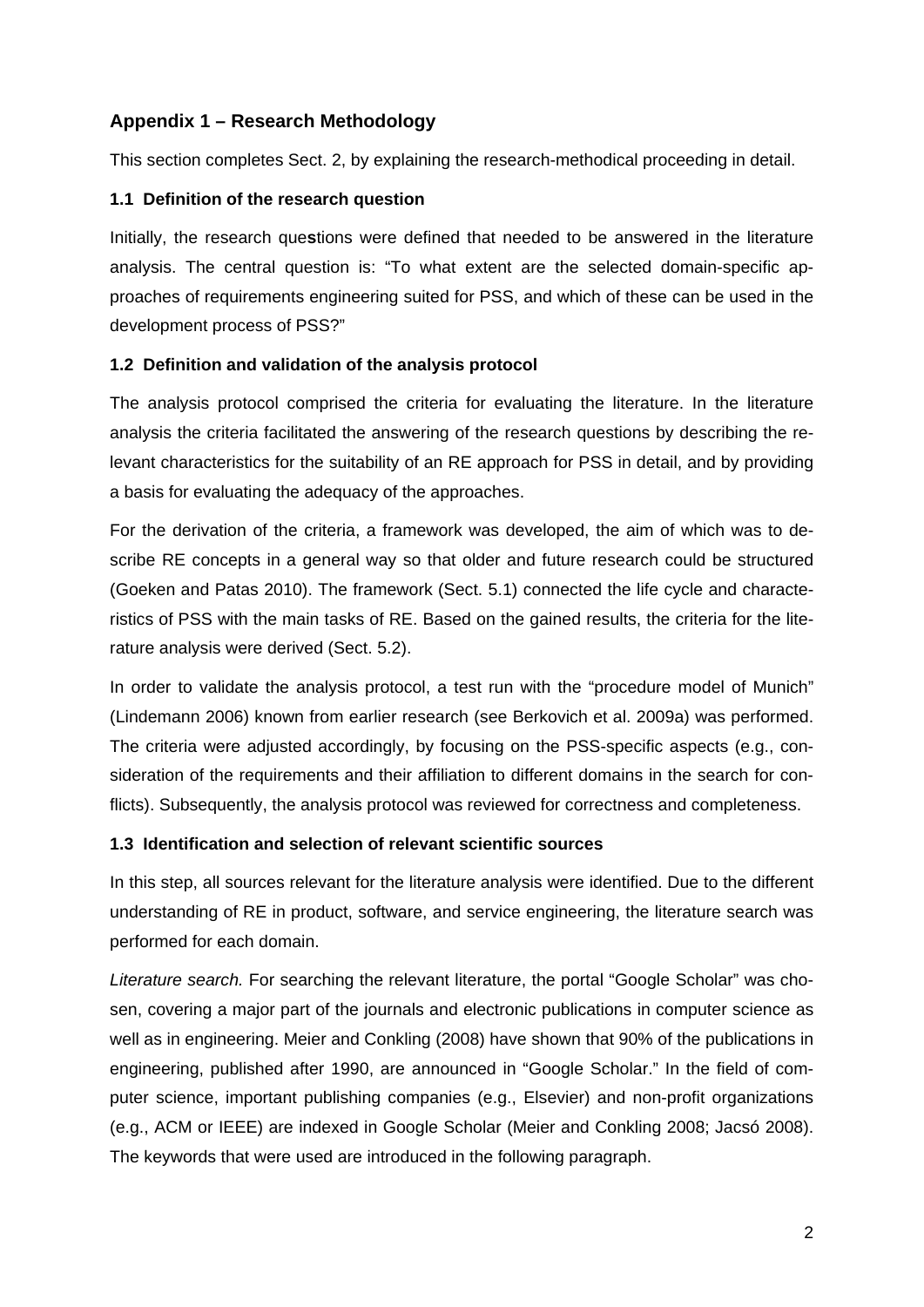- In product engineering, we searched for "product engineering" and "product development." Then, the keywords "requirements engineering" and "management" were added in order to receive specific results of RE.
- Since in software engineering RE is regarded as a discipline, the sole keywords for this domain were "requirements engineering," "requirements management," and "Anforderungsmanagement."
- The results of the search in service engineering, completed with the terms "service engineering" and "service development," were subsequently combined with "requirements engineering" and "requirements management".
- In addition to individual concepts, other approaches covering the issue of an integrated development of PSS were also considered. To get relevant literature in this area, the search terms "hybrid products" and "product service system" were entered in "Google Scholar".

*Selection of relevant literature.* All hits of the search portal were sorted by the frequency of their citations. For each keyword, the 100 most cited articles were examined and assigned to one of the following categories.

(a) Articles that constituted a generic approach/procedure model:

The generality and spread of the respective article comprised the selection criteria for the first category (see Goeken and Patas 2010). Further, only those sources were considered that made a major contribution to RE, that is, they dedicated at least one subject area (e.g., a book chapter or a section of an extensive journal article) to RE. By selecting generic approaches, a superordinate structure of knowledge and a metalevel were established for the classification of detailed approaches appearing in conferences and journals (Goeken and Patas 2010). The assignment of the specific publications to generic approaches (mostly in the form of books) thus gave an overview of the RE in product, software, and service engineering.

For each domain, five generic approaches were presented that were based on expert opinions as well as on appraisals of the authors. In order to provide a high degree of validity, the selection of the articles was coordinated by all authors. Since the generic approaches showed certain similarities, it was sufficient to analyze five of them for each domain (see Table 1).

(b) Articles that implied a specific topic of RE:

This category included journals and conference articles, addressing specific themes of RE, such as activities and techniques also proposed in the generic approaches. Due to the resulting large number, a detailed presentation could not be included in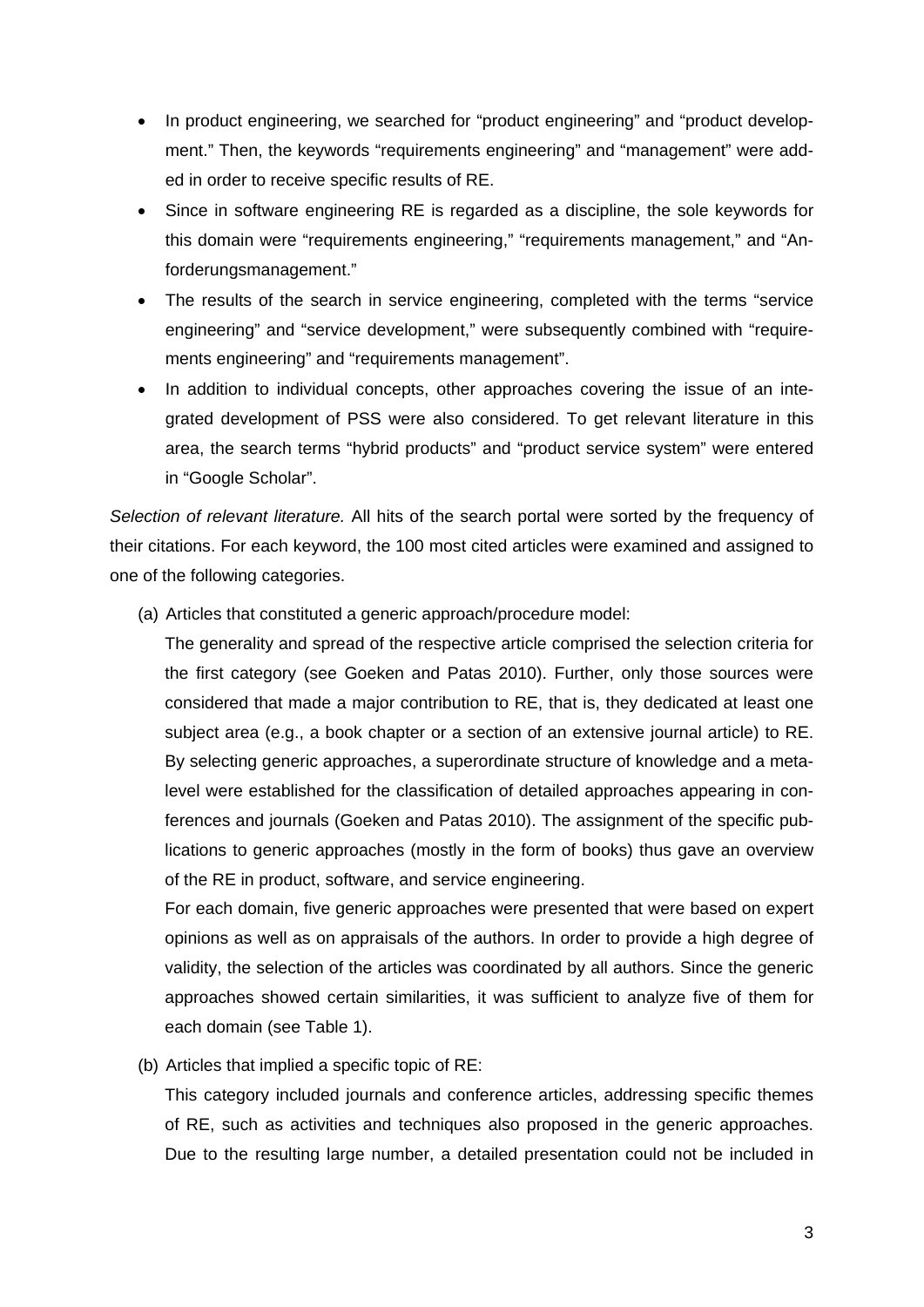this paper'. However, some articles are cited in section 6.1 and section 10 in the description of the RE approaches.

The publications found in the conferences and journals were assigned to the different domains: 24 referred to product engineering, 47 to software engineering, 14 to service engineering, and 14 to an integrated development of PSS.

(c) Articles that did not consider RE:

Papers that did not primarily deal with the theme of RE were depicted in this category. Due to the full text search of the portal, articles that solely mentioned RE in the text (e.g., in the introduction) were used.

## **1.4 Data collection and analysis**

The data needed for answering the research questions were extracted and analyzed according to the criteria defined in the protocol. In order to ensure the quality of the literature analysis, the following questions obtained from Kitchenham et al. (2009) were answered: Do the sources cover all relevant aspects of the research questions Is the quality of the analyzed articles sufficient? Is the information required for the literature analysis described adequately in the article?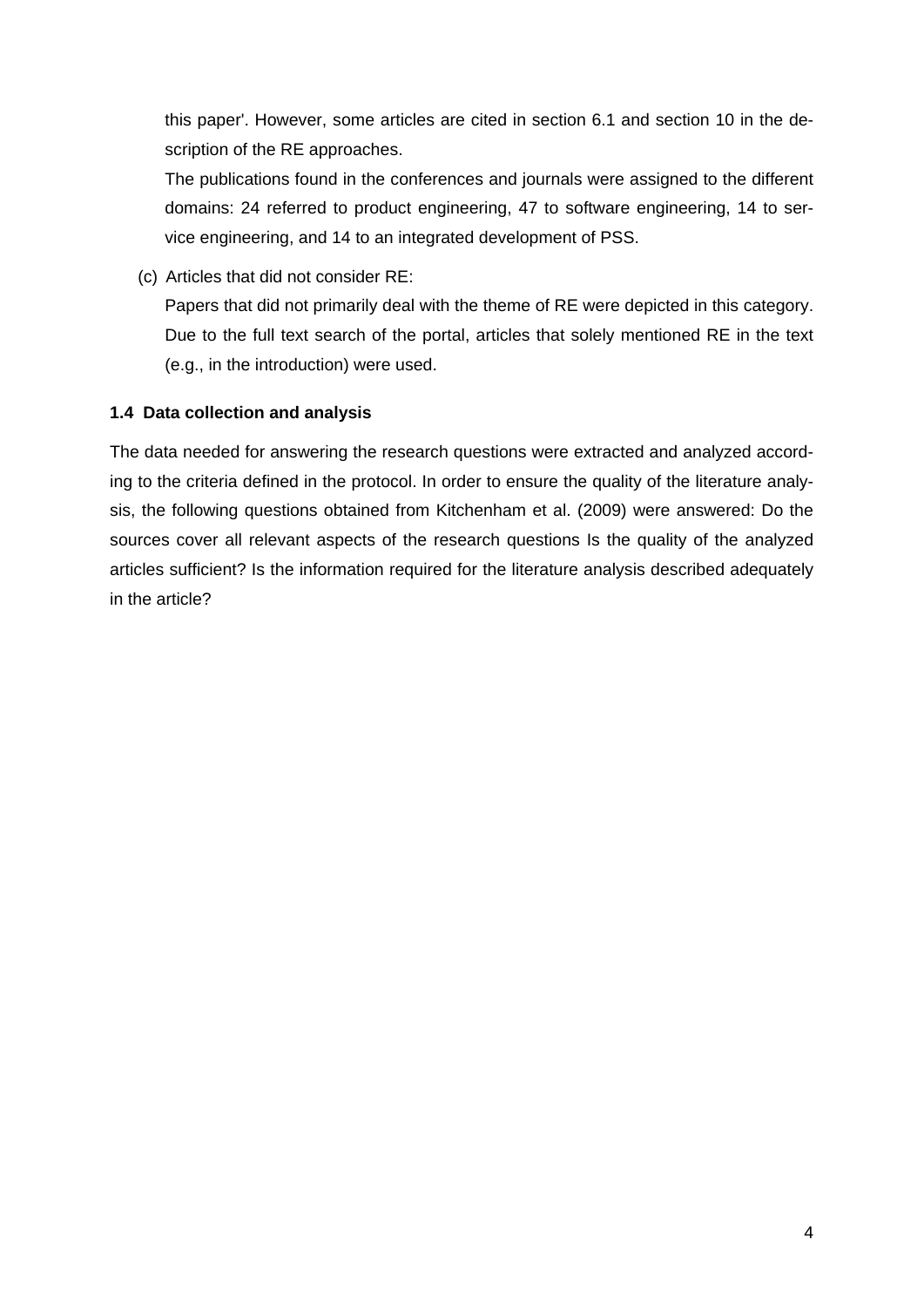## **Appendix 2 – Description of approaches in product, software, and service engineering as well as of integrated approaches for the development of PSS**

To gain a better understanding of the subsequent analysis, the selected RE approaches were examined on the basis of the criteria defined in Sect. 5.2 and divided into the different tasks of RE.

## **2.1 Requirements engineering in product engineering**

According to Ehrlenspiel (2002, p. 663), a requirement is qualitative and/or quantitative information about the attributes of, or conditions for, a product.

*Requirements Elicitation*. As a first step in the development process, the approaches of Ulrich and Eppinger (2003), Ehrlenspiel (2002), VDI-Richtlinie 2221 (1993), as well as Pahl et al. (2006) analyze the future development environment in order to identify possible influencing factors in order to establish the overall objective of the development. On this basis, all stakeholders and their requirements to the solution are determined. Subsequently, the resulting requirements have to be estimated (e.g., according to their relevance for the customer) and concretized. In his case study, Hobday (1998) points out that during the development of PSS, requirements elicitation is especially challenging, as customers cannot consciously express their wishes regarding the product.

*Requirements Concretization and documentation.* Although requirements concretization is one of the most important tasks of RE, it is not described explicitly and consistently in the analyzed approaches. Since the requirements of the stakeholders are often qualitative and imprecise (Tseng and Jiao 1997), they must be translated into the "language of the developers" by receiving detailed and quantitative information used for product development (Ahrens 2000; Pahl et al. 2006). To connect customer and design requirements (Chahadi et al. 2007), the method of "Quality Function Deployment" (QFD) is frequently quoted (Hauser and Clausing 1988). Its main goal is to evaluate the different possible solutions according to the satisfaction of customer requirements, but not to focus on the systematic derivation of the design requirements from the customer requirements (Ahrens 2000; Pahl et al. 2006). For this reason, the initial and concretized requirements should be listed in a document and adapted to changes. In practice, large and unstructured documents, containing requirements to different subsystems and dependent systems represent a serious problem (Almefelt et al. 2006).

*Identification and resolution of conflicts between the requirements.* If the requirements are not consistent, conflicts arise (Almefelt et al. 2006) that should be identified and resolved as soon as possible (Ehrlenspiel 2002; Ulrich and Eppinger 2003).

*Requirements traceability and change management.* Changes in one requirement can lead to further changes in other requirements and in the corresponding components of the product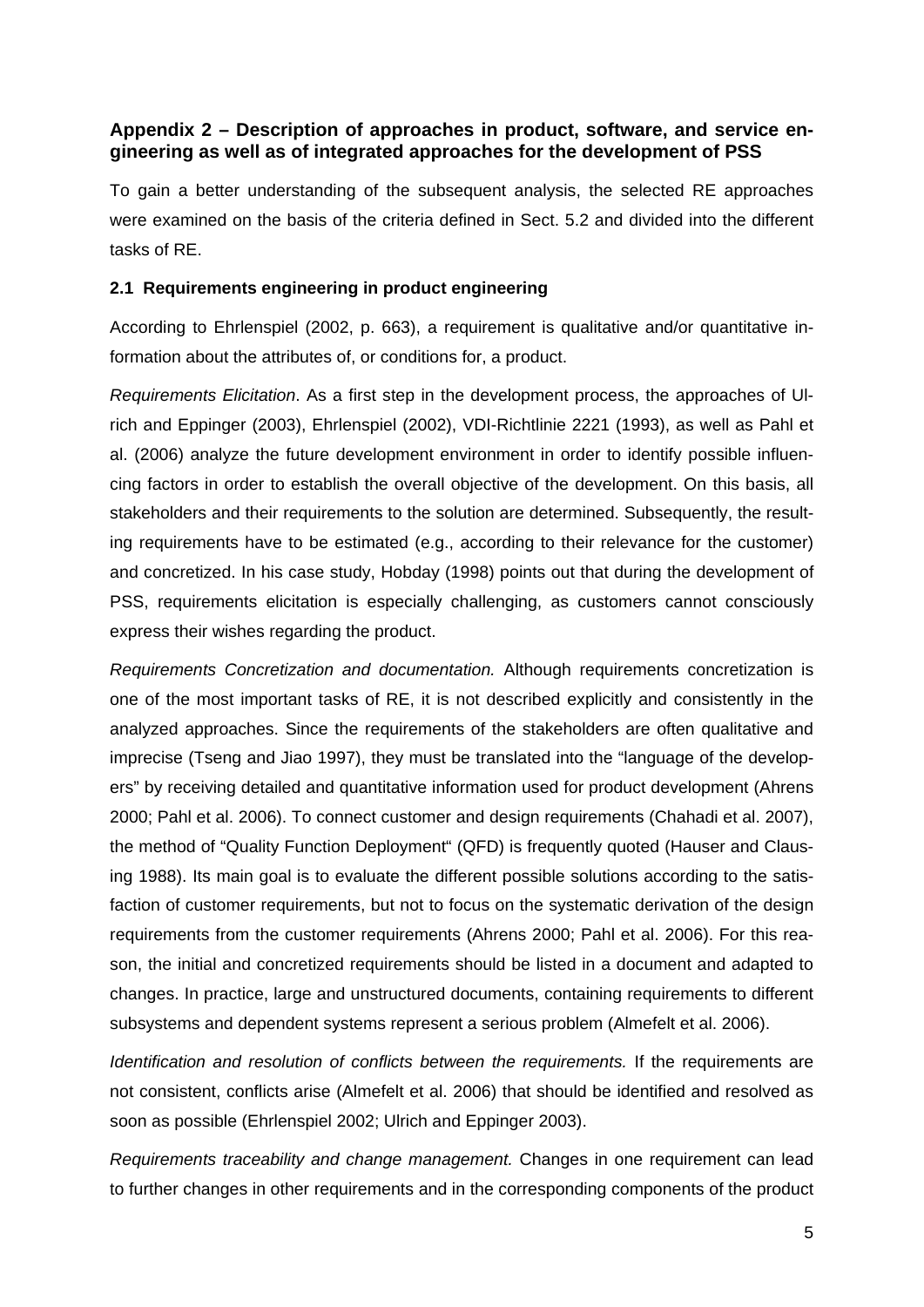(Peterson et al. 2007). For this reason, it is necessary to record their interdependencies by using, e.g., a DSM-matrix (Danilovic and Sandkull 2005) that allows a fast evaluation of impacts of changes. Moreover, the specification has to be updated in case of any changes during the entire development process to facilitate requirements traceability. Jiao and Chen (2006) conclude their literature analysis with the statement that a lot of researchers have lately investigated this topic. In practice, however, continuous requirements engineering is still a great challenge.

*Requirements validation.* Modeling and simulation become more and more important in the development process (Schäppi et al. 2005). The simulation enables early statements of the product features and their fulfillment. Additionally, new knowledge is gained by comparing the different alternatives (Pahl et al. 2006). Consequently, gaps in the requirements can be elicited or impacts of certain requirements can be illustrated for stakeholders.

In product engineering, *modularization* is presented in various forms. Its basic principle is to define modules and their interfaces so that they can be reused for different products (Ehrlenspiel 2002; Schäppi et al. 2005). Thus, new products are based on existing guidelines, such as standard designs, reference architectures or product families that have to be discovered in requirements elicitation. Schäppi et al. (2005, p. 328) propose a method for describing products of a product family. The product family proposes a set of variable characteristics that can be combined individually for each product. At this point, the connection to the RE is visible, but the authors only indicate it.

Many of the analyzed approaches comprise classic procedures following the waterfall model such as, e.g., Pahl et al. (2006). However in practice, iterative procedure models are frequently used. Peterson et al. (2007) purport that iterative procedure models are indispensable, as the requirements in innovative projects change permanently. Nevertheless, the waterfall models depict typical phases in product development that imply the same tasks, regardless of the concrete process design.

All activities of RE are passed iteratively and should be integrated into the development process. For further information about RE approaches in product engineering, see Berkovich et al. (2009c).

## **2.2 Requirements engineering in software engineering**

In software development, requirements engineering constitute a separate discipline. It is described as a process of defining the relevant requirements, by identifying all stakeholders and their needs, and by documenting the requirements in form of a specification that can be used for communication, further analyses, and implementation (Sommerville 2004, pp. 143- 144). In this regard, requirements management can be seen as a sub-area of RE (Pohl 2007, p. 493).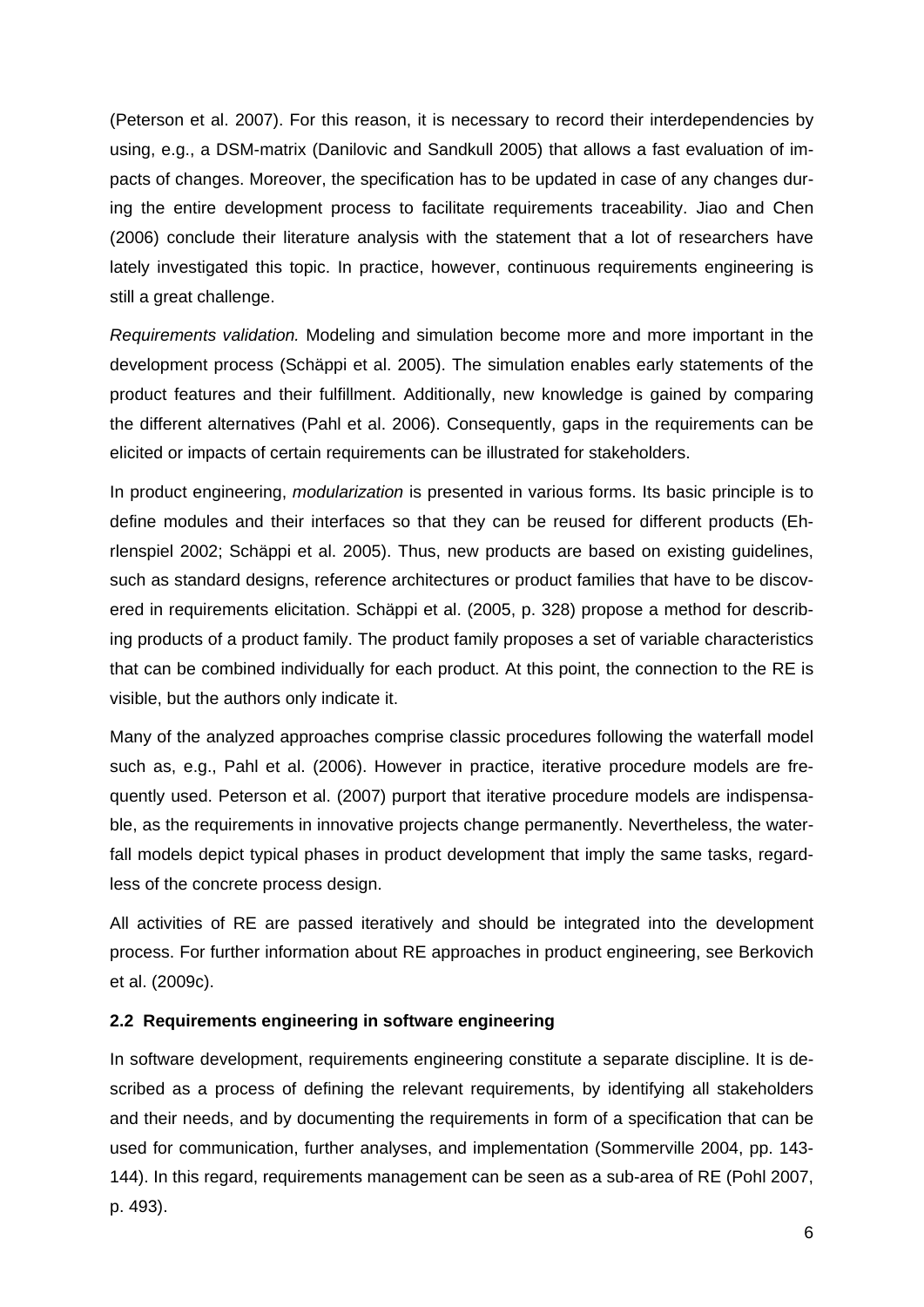According to the analyzed approaches, RE includes requirements elicitation, requirements prioritization, requirements concretization, requirements documentation, requirements validation, requirements negotiation, change management, and requirements traceability. These tasks are seen as essential elements of RE in the framework of Pohl (1993, pp. 39 ff).

*Requirements elicitation.* During requirements elicitation, the requirements and their sources (Lamsweerde 2009, p. 62; Aurum and Wohlin 2005), such as customers, stakeholders, existing documents, laws and competitors, are identified (Robertson and Robertson 2007, pp. 45- 54). By communicating intensively and targeted at stakeholders, a better understanding of the requirements is achieved (Coughlan and Macredie 2002; Al-Rawas and Easterbrook 1996).

*Requirements concretization.* In this step, a bridge between the initial stakeholder requirements and the detailed design requirements is created (Kotonya and Sommerville 1998, pp. 146-149). By checking the consistency of the requirements, a full description comprising qualitative and quantitative aspects is written afterwards (Hull et al. 2004). According to Jarke (1998), various models serve as a conceptual foundation for requirements concretization. In this context, the identification of the relations between the requirements and their interdependencies should be mapped (Nuseibeh and Easterbrook 2000). Thus, it is important to know the priorities of the requirements influenced by the customer needs, the costs, and the risk level. It is then possible to determinate the importance of the requirements in the implementation phase (Hull et al. 2004, p. 81), as well as to estimate the customer satisfaction (Berander and Andrews 2005).

*Requirements documentation.* In requirements documentation, essential information about the requirements (e.g., their description, changes in requirements or responsibilities) should be specified (Pohl 2007, pp. 547-549). The most common form of documentation is the natural language, which has the disadvantage of being ambiguous. According to IEEE (1998), the specification should be: correct, unambiguous, complete, consistent, ranked for importance and/or stability, verifiable, modifiable, and traceable.

*Identification and resolution of conflicts between the requirements.* The aim of this activity is to discover and resolve all conflicts between the requirements by finding some compromise (Lamsweerde 2009, p. 14; Cheng and Atlee 2007).

*Requirements validation.* In this phase, the requirements are checked for inconsistencies, ambiguity and falsity (Jönnson and Lindvall 2005; Kotonya and Sommerville 1998, pp. 87- 90). Furthermore, the design requirements are validated for their compliance with the initial requirements by involving all stakeholders (Al-rawas and Easterbrook 1996). In this connection, prototypes are frequently used to simulate and demonstrate different aspects of the developing system (Lamsweerde 2009, pp. 70-72). Prototypes show the effects of the require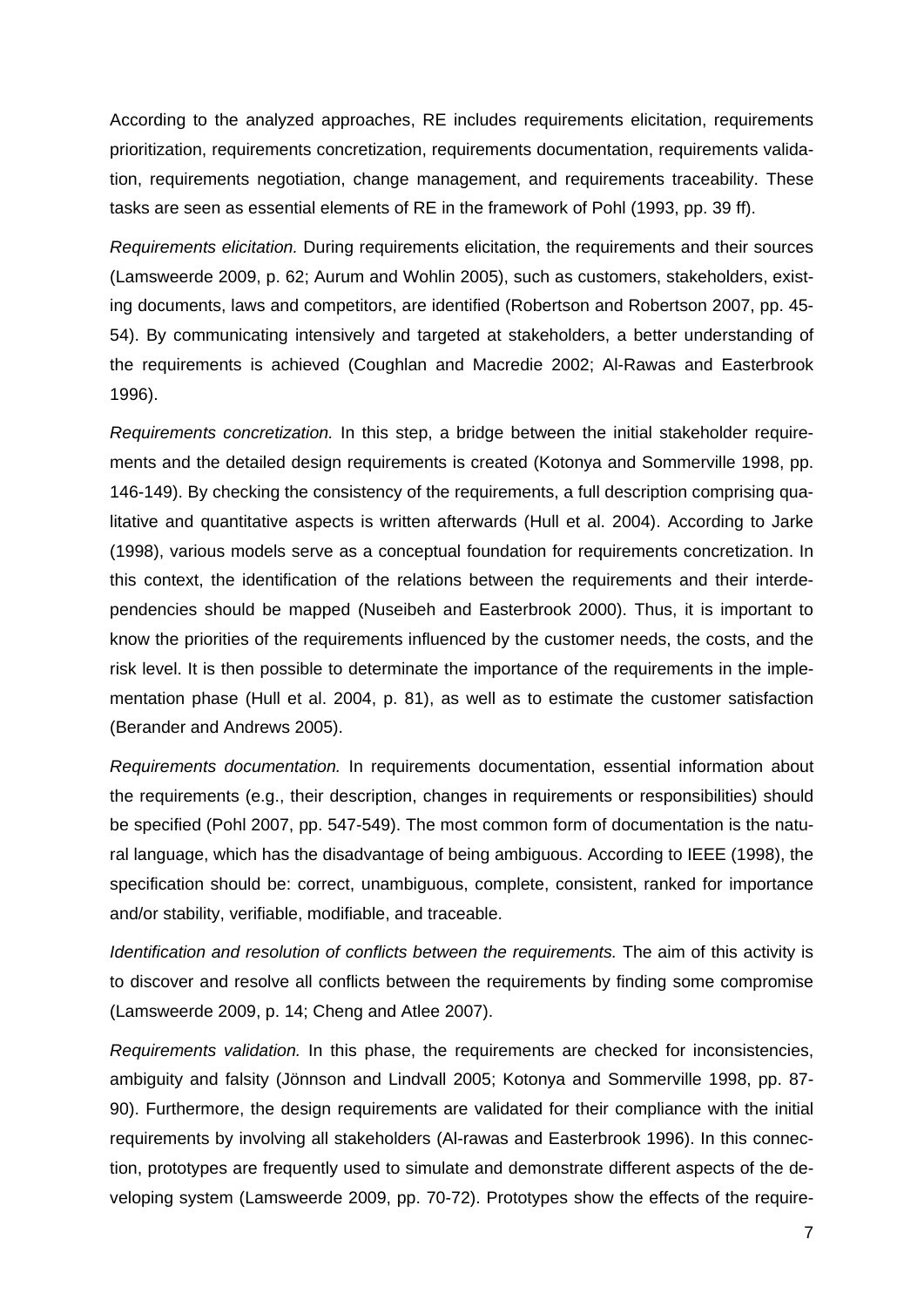ments and thus contribute to the extraction of new stakeholder requirements as well as to the validation of requirements, particularly with regard to their fulfillment concerning the expectations of the stakeholders (Pohl 2007, pp. 457-462).

*Requirements traceability and change management.* The task of change management is to identify changes in the requirements during the entire product life cycle (Cox et al. 2009), to check them for their feasibility by determining their costs and impacts on other requirements, as well as to modify the specification (Kotonya and Sommerville 1998, pp. 143-146). A major precondition for this constitutes requirements traceability that ensures the mapping of all relationships between the requirements, from the initial requirements to the final system properties (Kotonya and Sommerville 1998, p. 160). Therefore, it supports the detection of existing conflicts between requirements (Lucia et al. 2007).

In software engineering, the reuse of modules is known as software product lines. On the basis of a common platform, various domain-specific applications can be created (Käkölä and López 2006). In their scientific work, Käkölä and López (2006, pp. 130 ff) provide an overview of the methods relating to requirements engineering for product lines. Additionally, they propose their own approach that is rested on an artifact model of RE specification results, which gives a description and definition of the steps in the process of RE.

In addition to the RE tasks presented in this section, various procedure models are available that refer to certain problems, indicating in what order existing RE steps should be applied, and what particular aspects should be considered.

## **2.3 Requirements engineering in service engineering**

Services are defined as intangible assets produced for satisfying customer needs by using external production factors (Frietzsche and Maleri 2003, p. 197). The objective of service engineering is to enable a systematic development and design of services by providing various methods, procedure models, and tools (Bullinger and Schreiner 2003). In the literature, several approaches of this discipline, also known as "service development," can be found.

*Requirements elicitation.* Initially, essential information about service ideas, key clients, and sources of requirements, namely, the customer and the supplier, is identified (Bullinger and Schreiner 2003). For product-related services, the primary product is determined and extended by different services (Husen 2007). Afterwards, the goals, chances and risks of the developing services should be recognized (Husen 2007; Frietzsche and Maleri 2003). Further, the customer requirements on the services are elicited with the help of interviews, observations, market analyses, and investigations (Husen 2007; Ramaswamy 1996), and are differentiated between wishes and needs (Edvardsson and Olsson 1996).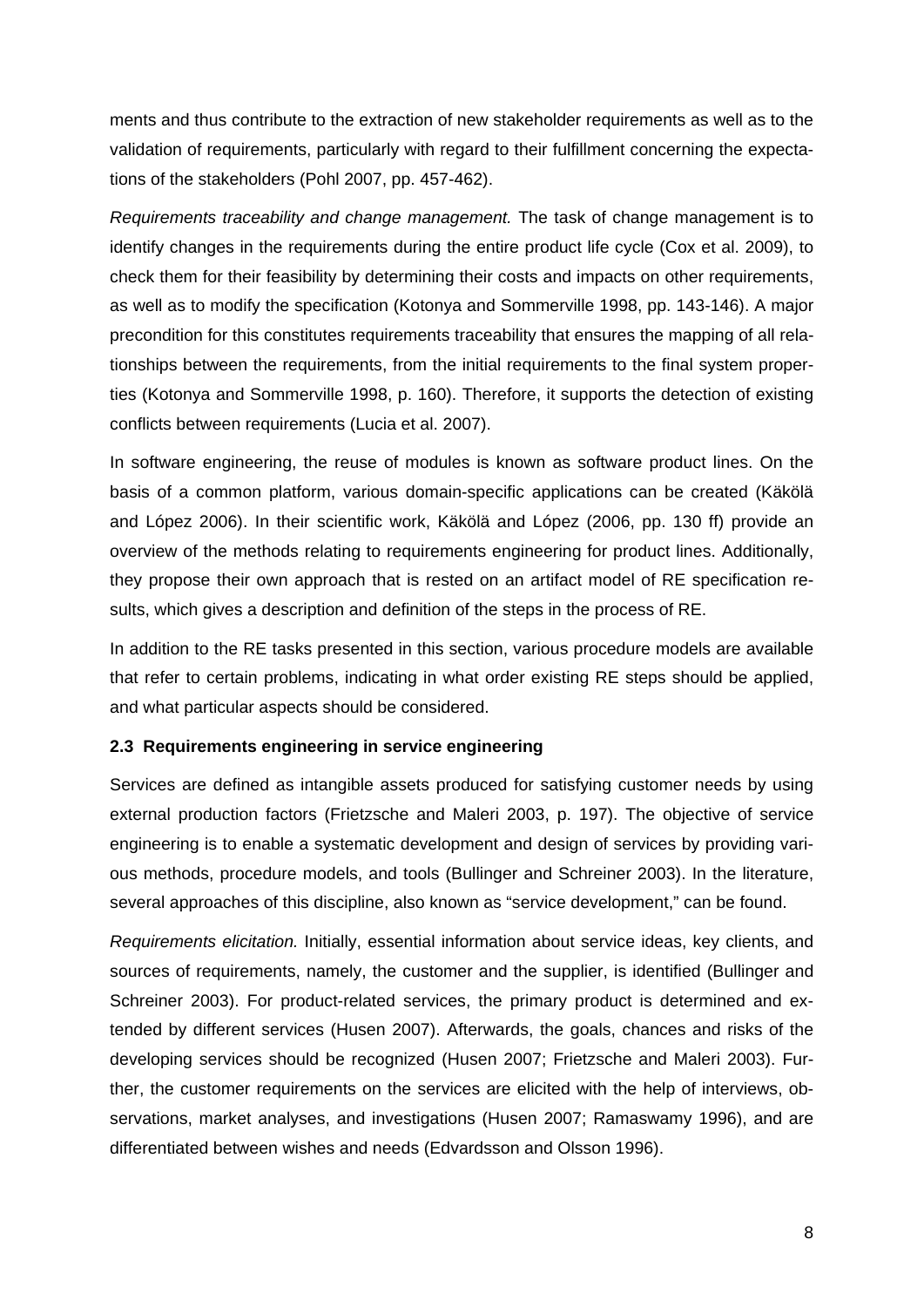*Requirements concretization and documentation.* The initial requirements are prioritized (Ramaswamy 1996) and checked for interdependencies (Husen 2007). Based on the result, the requirements are concretized by assigning them to quantifiable attributes related to the implementation of the services (Husen 2007; Ramaswamy 1996). For this process, the method of QFD is frequently applied (Husen 2007). By classifying the concretized requirements according to the three dimensions of development (potential, process, and result), the result of service provision, as well as the necessary activities and resources, can be identified (Frietzsche and Maleri 2003; Bullinger and Schreiner 2003). This classification underlies the constructional characteristics of services that are defined as the achievement potential of the provider, the immateriality of the service, and the customer integration into the development process. Having completed the task of concretization, the requirements are documented afterwards (Bullinger and Schreiner 2003).

The approaches of service engineering do not focus on the identification and resolution of conflicts between the requirements, change management, and requirements traceability. They mention these activities only briefly and refer to the procedures in software engineering. For further information about RE approaches in service engineering, see Berkovich et al. (2009a).

In service development, the benefits of modularization are recognized. The reuse of undifferentiated service components leads to an increase in profitability (Böhmann et al. 2008). Böhmann and Krcmar (2003) propose an approach to develop modular services, which also includes the RE phases, but only superficially.

## **2.4 Requirements engineering of integrated approaches for PSS development**

The theme of RE with regard to an integrated development of PSS is abstractly discussed in several approaches without going into detail on the activities of RE. Therefore, the following section is not structured according to the different RE tasks.

In the development process of PSS, the hardware, software, and service components are produced in parallel and coordinated by the involved disciplines (Korell and Ganz 2000; Spath and Demuß 2003).

Aurich et al. (2007) propose a procedure model for the life cycle management of PSS. While in its first phase (organizational structures) the organizational conditions are created in order to enable an integrated development, and the requirements are elicited afterwards (PSS planning). Based on that, the ideas for the PSS are generated, analyzed, categorized, and finally realized (PSS implementation). Another model considering the entire lifetime of PSS is described in Lindahl et al. (2007). As an essential step in the development process, the task of RE is to identify the customer needs in terms of goods and services. However, concrete techniques for its realization are not mentioned.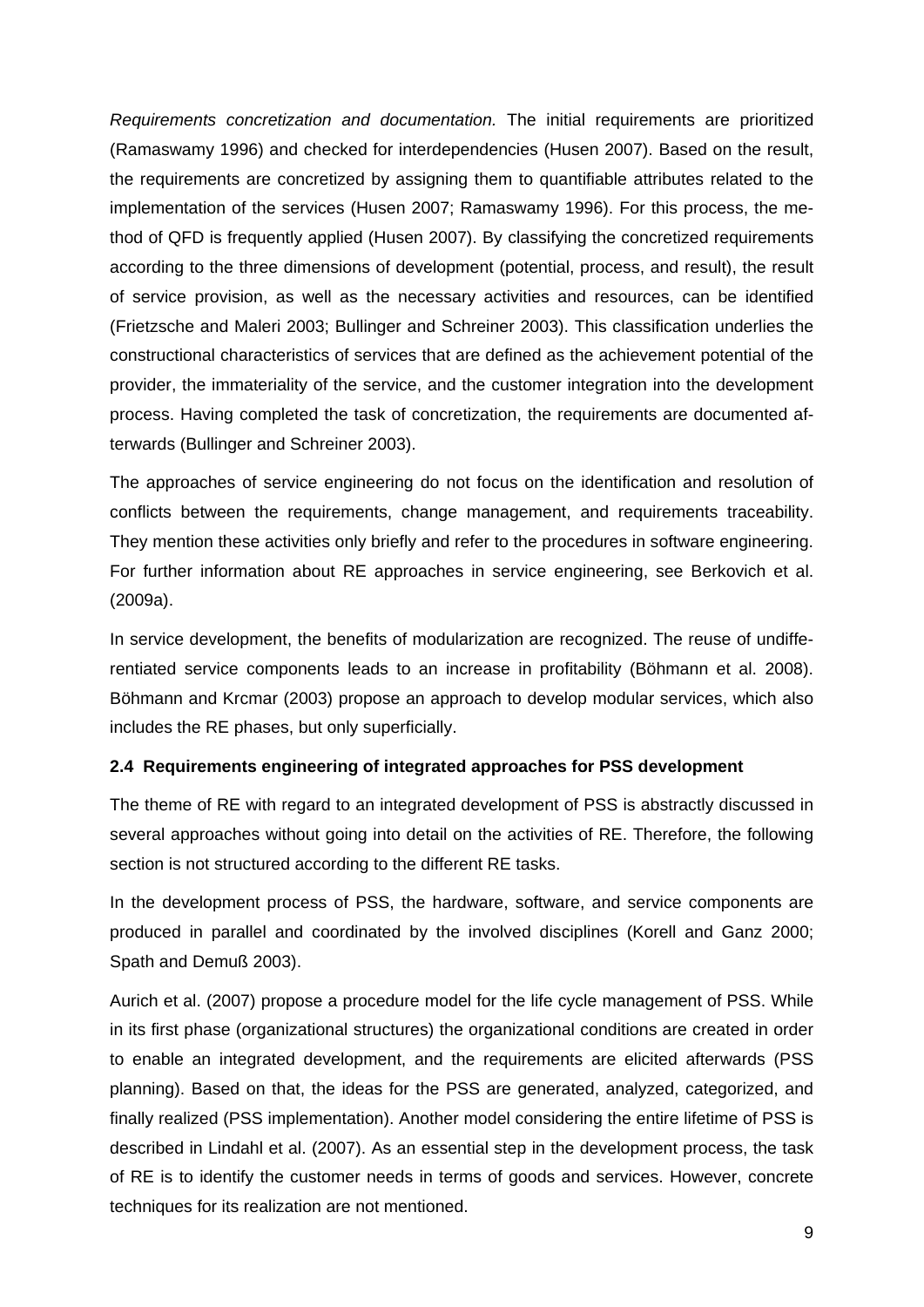The "hyprid product development" of Spath and Demuß (2003) focuses mainly on the single elements of the whole solution. Initially, the requirements are elicited, analyzed, and used for the derivation of the product structures regarding material and immaterial components. Following this, the product structures are assigned to certain functions and principles that are subsequently implemented by the relating domain. During the entire development, the requirements model has to be updated.

As a basis for the development process, the "framework for the development of PSS" of Botta (2007) considers the requirements with respect to the required product properties. To describe the PSS accurately, its feature structures are derived.

Another concept is delineated in the development process of Thomas et al. (2008) that underlies the methods of product engineering. The first step includes the definition of the requirements to the PSS in order to determine its desired features and characteristics by using QFD. The article concludes that the methods of product engineering are only slightly suited for PSS.

The approach of Böhmann et al. (2008) to the modularization of standardized solutions is particularly tailored to IT services, consisting of hardware, software, or classic services. The requirements to the final product are classified based on four different views. Following this, the standardized partial solutions are identified.

## **References**

Al-Rawas A, Easterbrook S (1996) Communication problems in requirements engineering: a field study. In: First Westminster conference on professional awareness in software engineering. London

Almefelt L, Berglund F, Nilsson P, Malmqvist J (2006) Requirements management in practice: findings from an empirical study in the automotive industry. Research in Engineering Design 17(3):113-134

Berander P, Andrews A (2005) Requirements prioritization. In: Aurum A, Wohlin C (eds) Engineering and managing software requirements. Springer, Berlin, pp 69-94

Chahadi Y, Wäldele M, Birkhofer H (2007) QFD – a link between customer requirements and product properties. In: International conference on engineering design, ICED'07. Paris

Hobday M (1998) Product complexity, innovation and industrial organisation. Research Policy 26(6):689-710

Hauser JR, Clausing D (1988) The House of quality. Harvard Business Review 66(3):63-73

IEEE (1998) IEEE recommended practice for software requirements specifications